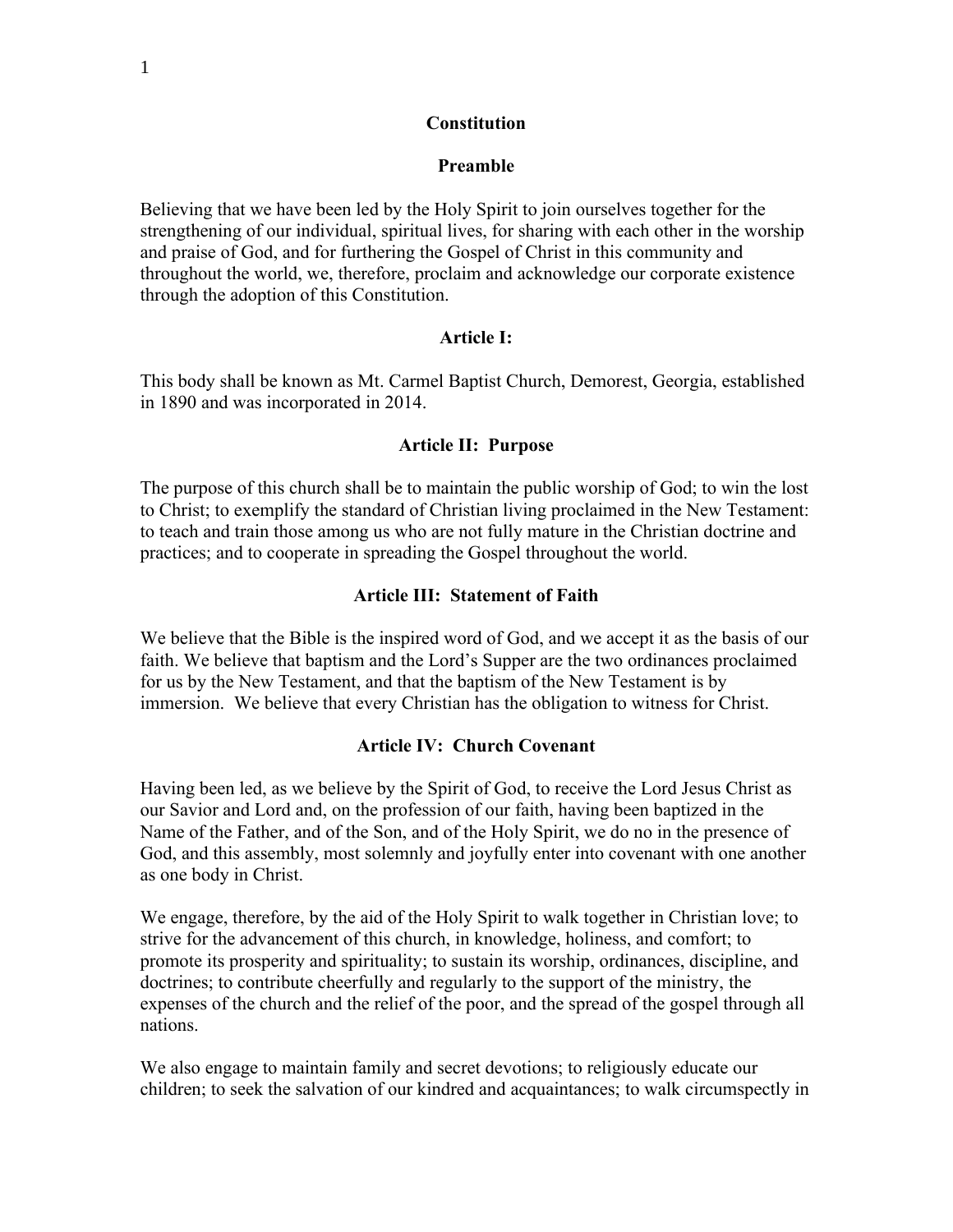the world; to be just in our dealings, faithful in our engagements, and exemplary in our deportment; to avoid all tattling, backbiting, and excessive anger; to abstain from the sale of, and use of, intoxicating drinks as a beverage; to be zealous in our efforts to advance the Kingdom of our Savior.

We further engage to watch over one another in brotherly love; to remember one another in prayer; to aid one another in sickness and distress; to cultivate Christian sympathy in feelings and Christian courtesy in speech; to be slow to take offense; but, always ready for reconciliation and mindful of the rules of our Savior to secure it without delay.

We moreover engage that when we remove from this place we will, as soon as possible, unite with some other church where we can carry out the spirit of this covenant and the principles of God's word.

#### **Article V: Policy**

This is an independent and autonomous body and is subject to no other ecclesiastical organization in any matter. This church will cooperate on a voluntary basis with other Baptist churches of like faith and order through conventions, associations, and other organizations.

#### **Article VI: Amendments**

This constitution may be amended by a 2/3 vote of those voting in a regular business meeting or in a special business meeting called for the specific purpose of amending the Constitution and/or By-Laws. Proposed amendments must be made available in writing to the church membership at least one (1) week prior to the vote, and announcement of the upcoming vote will be made regularly through the church bulletin and from the pulpit during this one (1) week period.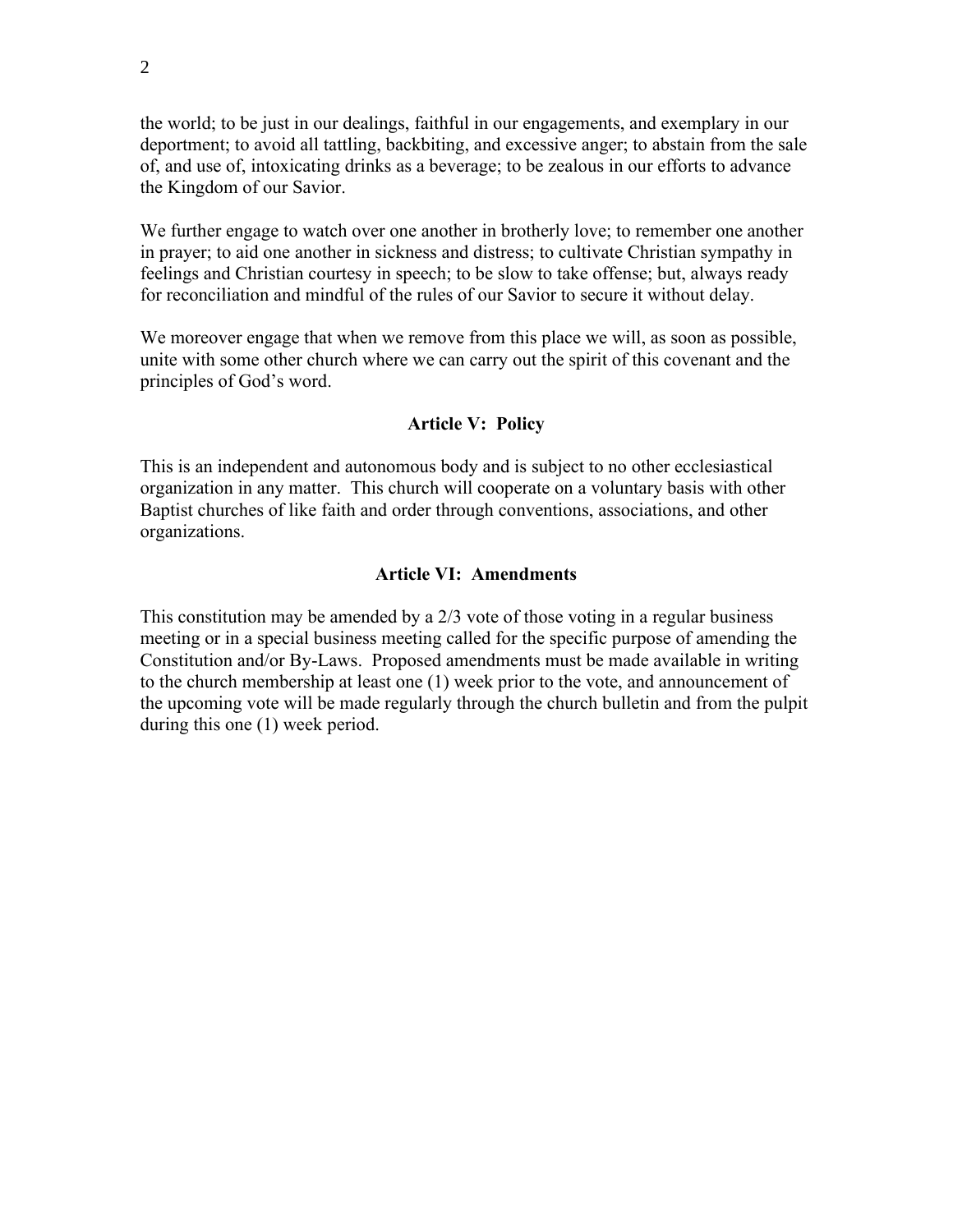### **By-Laws**

### **Article I: Membership**

### Section 1. Qualifications

The membership of this church shall consist of those who:

- a. Have made a public acknowledgement of their acceptance of Jesus Christ as personal Savior and Lord; and
- b. Have been baptized by immersion; and

c. Have been received into the fellowship of this church by vote of the members. In the event that a candidate for membership cannot be baptized by immersion due to physical reasons, this requirement can be waived by a vote of 2/3 of those voting at any business meeting.

Section 2. Methods of Receiving Members

A candidate for membership in this church will present himself to the church in any worship service in which an invitation for membership is extended. He may make application for membership on any one of the following conditions:

- a. By public profession of his faith in Jesus Christ as his personal Savior; or
- b. By letter of commendation from another church of like faith and order; or
- c. By statement of previous Christian experience of salvation and baptism by immersion by a church of like faith and order in case where a letter is not obtainable; or
- d. In case of questions (item c above) the Chairman of the deacons will appoint a committee of deacons that, with the Pastor, will interview the applicant to determine his understanding and interpretation of his own baptism experience. Following this interview, the deacons will make a recommendation to the church concerning the application of membership before the application is acted on.

Section 3. Procedures for Acting on Membership Applications

Applications for membership shall be voted on at the close of the invitational period. Applicants who come for baptism will not be in full fellowship (and will not have voting rights of membership) until the baptism has been performed. Applicants who come by letter will not be in full fellowship (and will not have voting rights of membership) until the letter has been received. Applications for membership must receive a unanimous vote of acceptance to be accepted. In the event of a dissenting vote, the application (unless it is withdrawn by the candidate) will be referred to a committee of deacons, which shall be appointed by the Pastor or Chairman of deacons within 24 hours of the vote. This committee will investigate the application and the reason for opposition and will then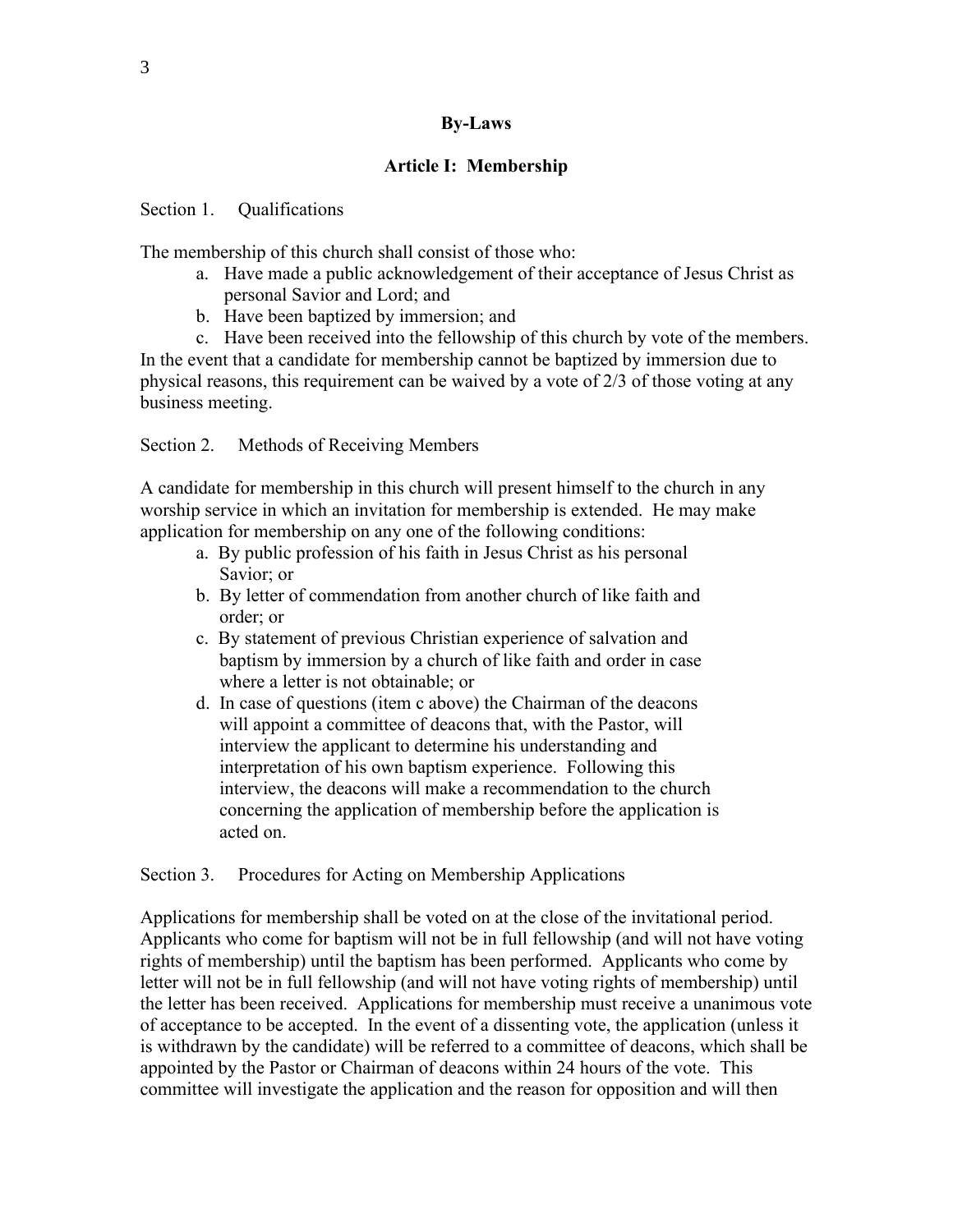bring a recommendation to the church within 6 weeks of the original vote. Another vote on the application will then be made, and on that occasion the application will be accepted provided that it receives 2/3 of the votes cast.

Section 4. Rights

All church members must act and vote in the various transactions of the church with equal rights and privileges.

Section 5. Termination of Membership

Membership may be terminated in any one of the following ways:

- a. By a letter of dismissal to a church of like faith and order. Such a letter will be sent only on the request of the receiving church and will be sent only to that church. It will not be sent directly to the member.
- b. By removal from the roll under any one of the following conditions:
	- 1. The member joins another church without receiving a letter of dismissal.
	- 2. The member dies.

All terminations will be announced or acted on at church business meetings. Terminations due to death will be announced as reported in the associational minutes. All other terminations will be by action of the church on receipt of a motion by any church member.

Section 6. Resident/Non-Resident Membership

Current resident membership includes those persons who live close enough to the church to attend. If a member is in the Armed Forces, we will still report him on our resident church roll even though he "temporarily may be located a long distance from the church.

Current non-resident membership includes those persons who no longer live close enough to attend, but still retain their membership in our church.

## **Article II: Church Officers**

Section 1. Pastor/NextGen Pastor

A. General There shall be one principal pastor.

B. Call and Dismissal When this church is without a pastor or a NextGen Pastor, a new pastor or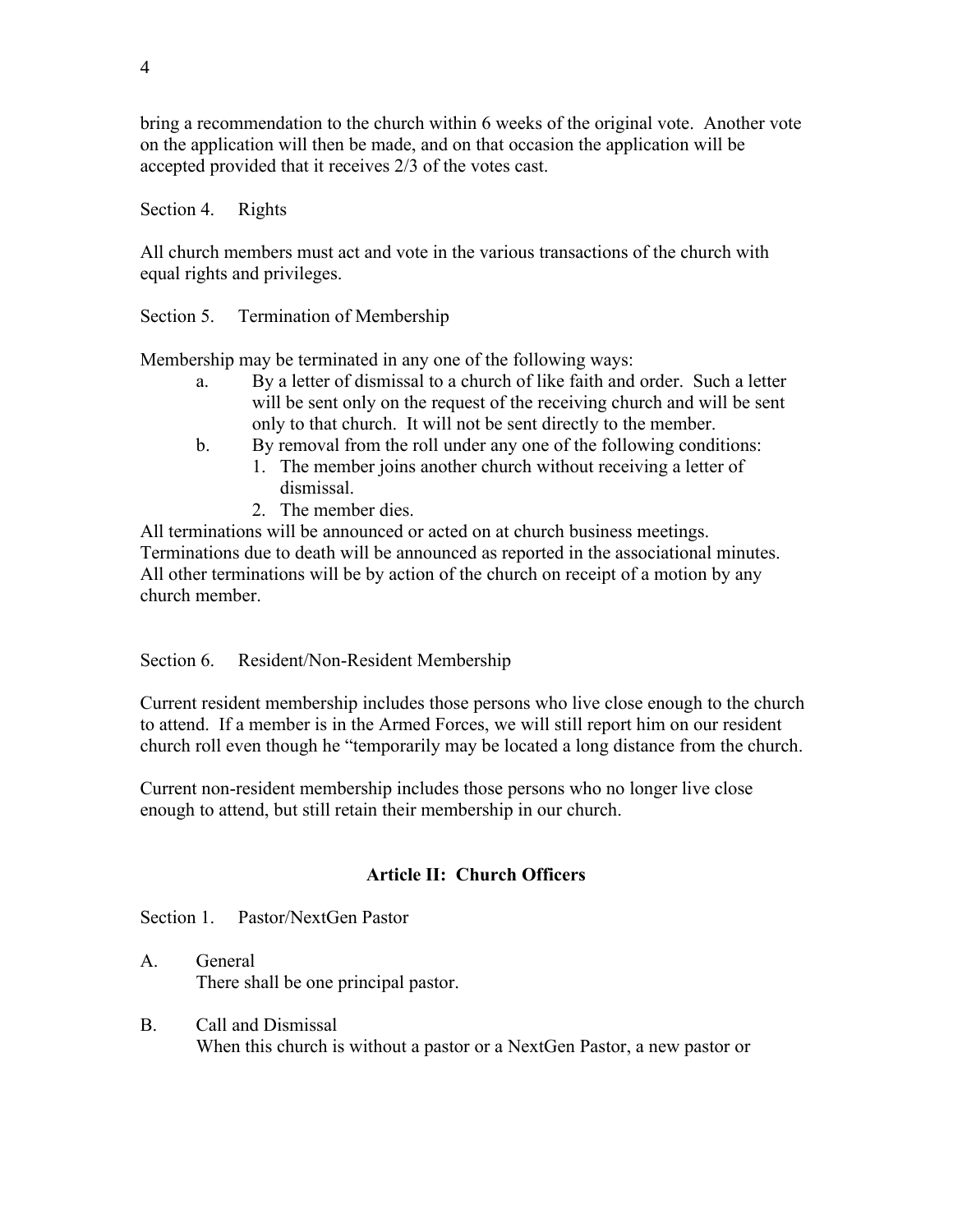NextGen Pastor will be chosen and called by this church. His election will take place at a meeting called for that purpose. This meeting will be announced at least one week prior to the meeting. Election, as well as termination, shall be by secret ballot. Seventy-five percent of those voting will be required for either a call or a dismissal. An elected pastor or NextGen Pastor shall serve until such time as he desires to leave or the church feels it best that he be dismissed. The Pastor shall give a minimum of two weeks advance notice to the Chairman of the Deacons before the date his resignation will be announced. Termination with 30 days pay becomes effective on the day of the announcement.

### C. Duties

As spiritual and administrative leader of the church the Pastor has the following duties, responsibilities, and privileges:

- 1. He shall be responsible for leading the church in functioning as a New Testament church and will lead the congregation, the organizations, and the church staff in performing their tasks. The Pastor is the leader of worship, proclamation, education, and pastoral ministry.
- 2. He shall preside at the observance of baptism and the Lord's Supper. In case of the absence or inability of the Pastor, another ordained minister of like faith and order, or a deacon of the church, may be authorized by the deacons to preside.
- 3. He shall be available during the meeting of all standing committees and boards.
- 4. He shall have charge of the pulpit and, subject to the approval of the deacons, will select all visiting ministers, evangelists and speakers to occupy the pulpit. This duty is assumed by the deacons in the event of the unavailability of the Pastor.

### Section 2. Interim Pastor

When this church is without a principal pastor, an ordained minister of like faith and order may be called to serve during the period the church is seeking a replacement, and this person shall be termed "Interim Pastor". The principal tasks of the Interim Pastor will be to minister to the spiritual needs of the church. The administrative functions will be performed by the deacons. The ordinary duties of a pastor may be performed by the Interim Pastor upon authorization by the deacons.

Section 3. Deacons

Deacons are mature spiritual men of the church, chosen and selected by the church members according to the church's Constitution and By-Laws.

### A. General Purpose

In accordance with the New Testament, deacons are to be servants of the church. They serve the church by providing the spiritual leadership for the church. They are to be examples to the whole church.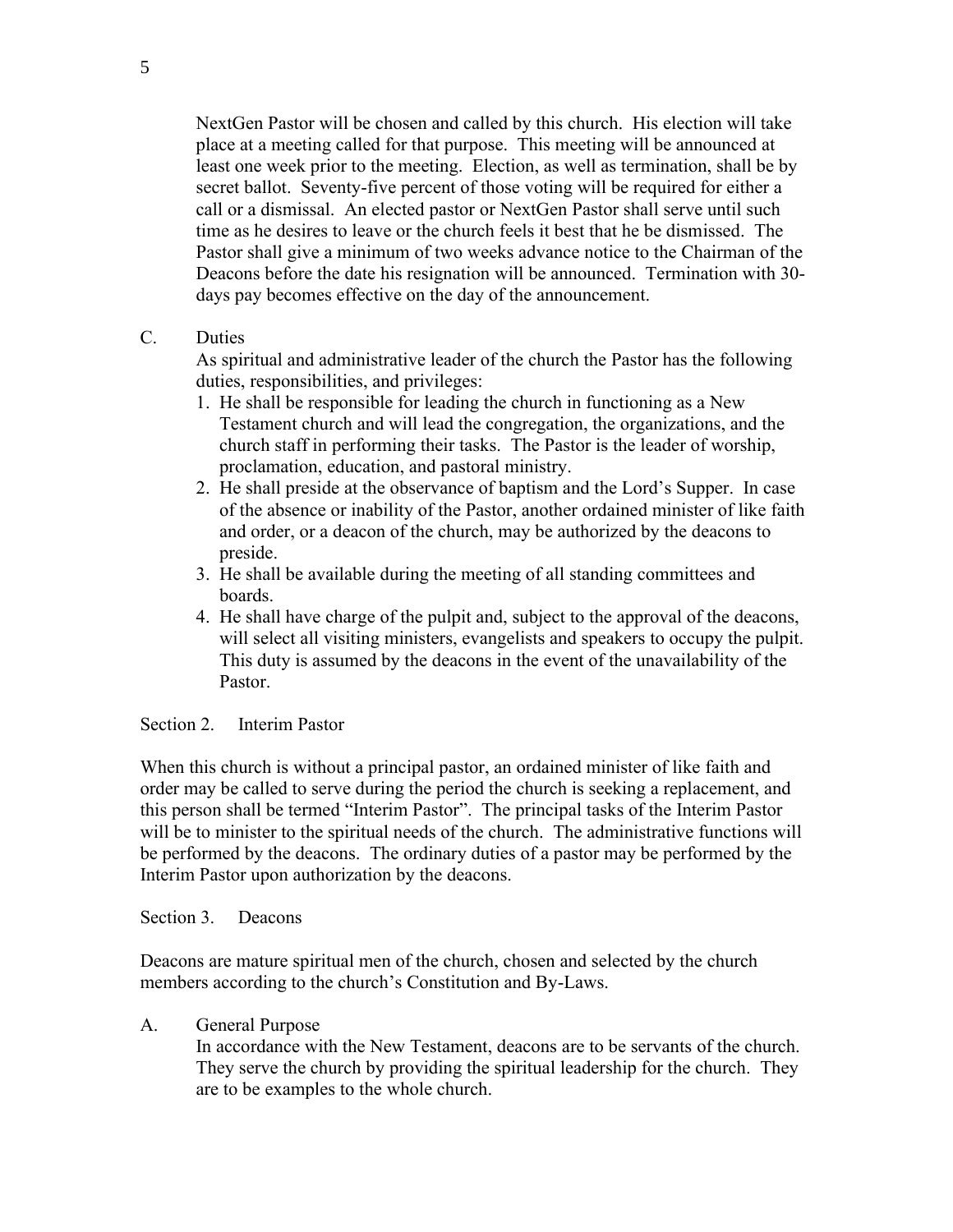### B. Duties

Their duties include the following:

- 1. They are to serve with the Pastor and staff in leading the church in the achievement of its mission, in proclaiming the gospel to believers and unbelievers, and in caring for other persons in the community as needs arise.
- 2. They are to be responsible for the continuing operation and for the ministries of the church in the Pastor's absence.
- 3. They are to assist in the observance of the Lord's Supper.
- 4. They are to select and approve all visiting ministers, evangelists, and speakers who occupy the pulpit in the absence of the Pastor, in cases where the pastor is unavailable for such selection and approval.
- 5. They are to consider and study church-related matters that are brought to their attention and are to make recommendations to the church should they decide that such recommendations are appropriate.
- 6. It shall be the duty of this committee to investigate, select, and recommend to the church a suitable man as the interim pastor, while seeking a pastor candidate.

### C. Number

The number of active deacons shall be determined by the church members, with the recommendation of the active deacon body. The number may be changed according to the needs of the church.

### D. The Active Deacons

The deacons are actively involved in resolution of spiritual issues in the church. A deacon must be at least twenty-one years old and have been a church member for two consecutive years. All deacons qualify under the directions and distinct characteristics as defined in God's Holy Bible. An ordained deacon who joins himself to our church becomes eligible for active service nomination after his first membership year. Active deacons are expected to organize and accomplish their agenda as they perceive fit and proper for the good of the church, including the selection and placement of the chairman.

They elect their own chairman by September  $1<sup>st</sup>$ , so the chairman named may serve on the Nominating Committee for Committees and Teachers as required in the By-Laws, Article III, Section 2. The name of the Chairman of the Deacons must be submitted to the Association by October  $1<sup>st</sup>$  to be entered into the record of the associational minutes.

### F. Deacon Rotation/Election

On the first Sunday in June, the church membership will receive a list of all deacons who are ineligible to be nominated as a new deacon for the coming year. On the second Sunday in June, the church membership will nominate men outside the active deacon body, who are eligible to become new deacons for the coming church year.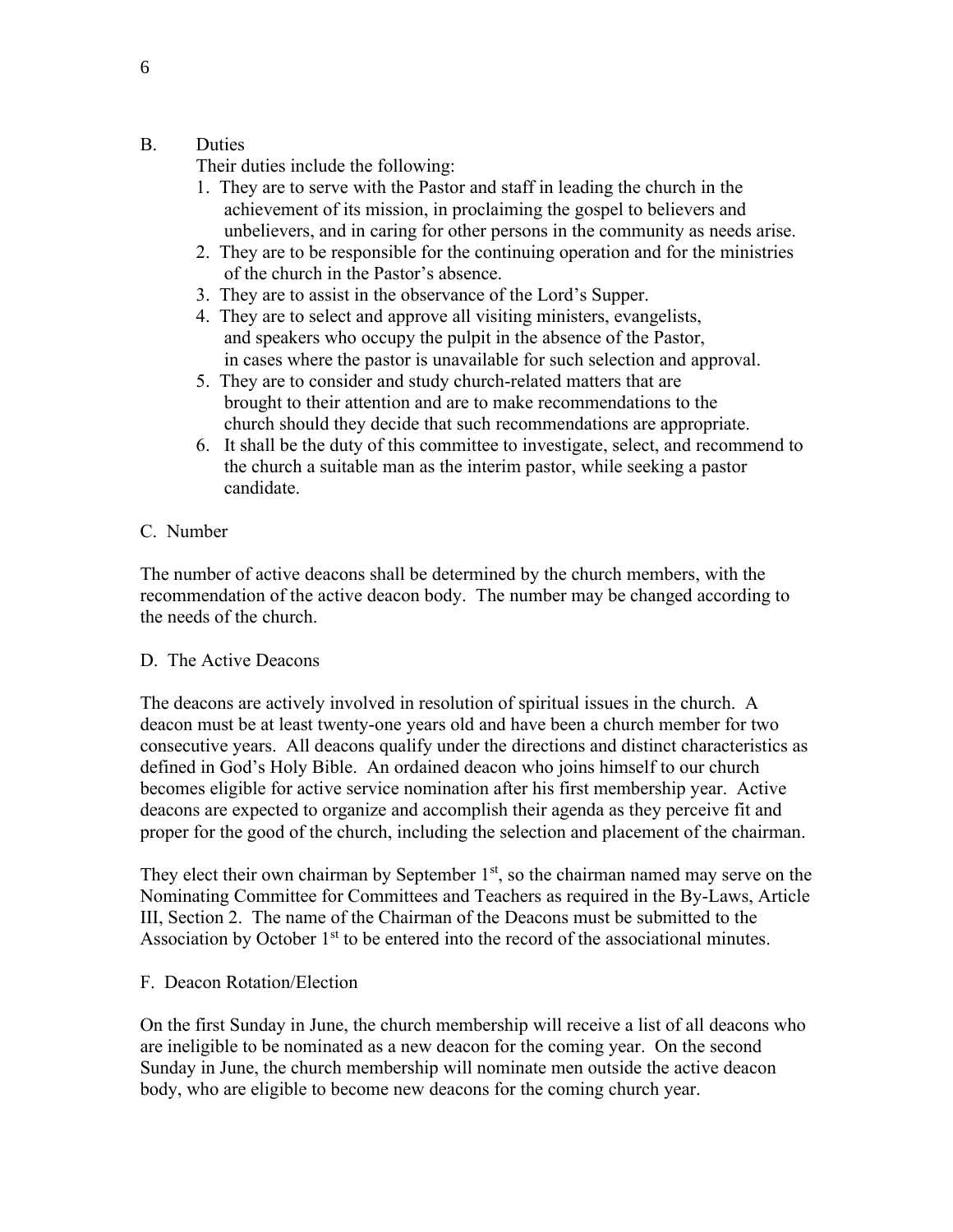The nominees to be listed on the first and final ballot shall include:

- a. All inactive deacons who are willing to serve and have been inactive two years or more will necessarily be listed on the ballot.
- b. The name(s) of any man/men in the church who shall be considered as a new deacon.
- c.

These names shall be submitted to the active deacon board by mid-June for the consideration on the ballot for the new church year. All church members are encouraged to prayerfully select the nominees in accordance with spiritual qualifications consistent with the whole of God's Holy Bible as exemplified in the life of the man.

The names of these men (a and b) shall be given to the church for prayerful consideration beginning the first Sunday in July. After the casting of votes on the fourth Sunday in July, the ballots will be counted by a committee of active deacons and the confidential results will be given to the Chairman of Deacons, who will present to the church the following Sunday those who will serve as active deacons beginning September  $1<sup>st</sup>$ . In the event an active deacon position should be vacated during the term of service, the Chairman of Deacons will contact the nominee who received the next highest number of votes in the last election. If this nominee is asked to serve one year or less, then that nominee can be recommended for the next deacon election forgoing the two year exemption.

Section 4. Moderator

The moderator shall be the Pastor or the Chairman of the Deacons.

Section 5. Clerk

The church clerk shall be elected by the church to serve on a church-year basis. The clerk shall be responsible for seeing that books of all official actions of the church be kept; shall keep a register of the names of those baptized, dates of admission, dismissal, or death. Together with other official records; shall issue letters of recommendation and dismissal; preserve and file all communications and written reports that come before the church in business meetings; and mailing the request for church letters within a period of ten days after the candidate has been received by letter. All books, records, etc., kept by the clerk shall be property of the church. Upon the vacation of the Clerk's office for any reason, the Clerk shall deliver to the new Clerk, Pastor, or Chairman of the deacons all books, records, etc., in hand pertaining or relating in any manner to the duties of the office being relinquished.

## Assistant Clerk

The assistant Clerk shall assist the Clerk in all matters pertaining to the office. Said assistant shall act in the absence of the Clerk.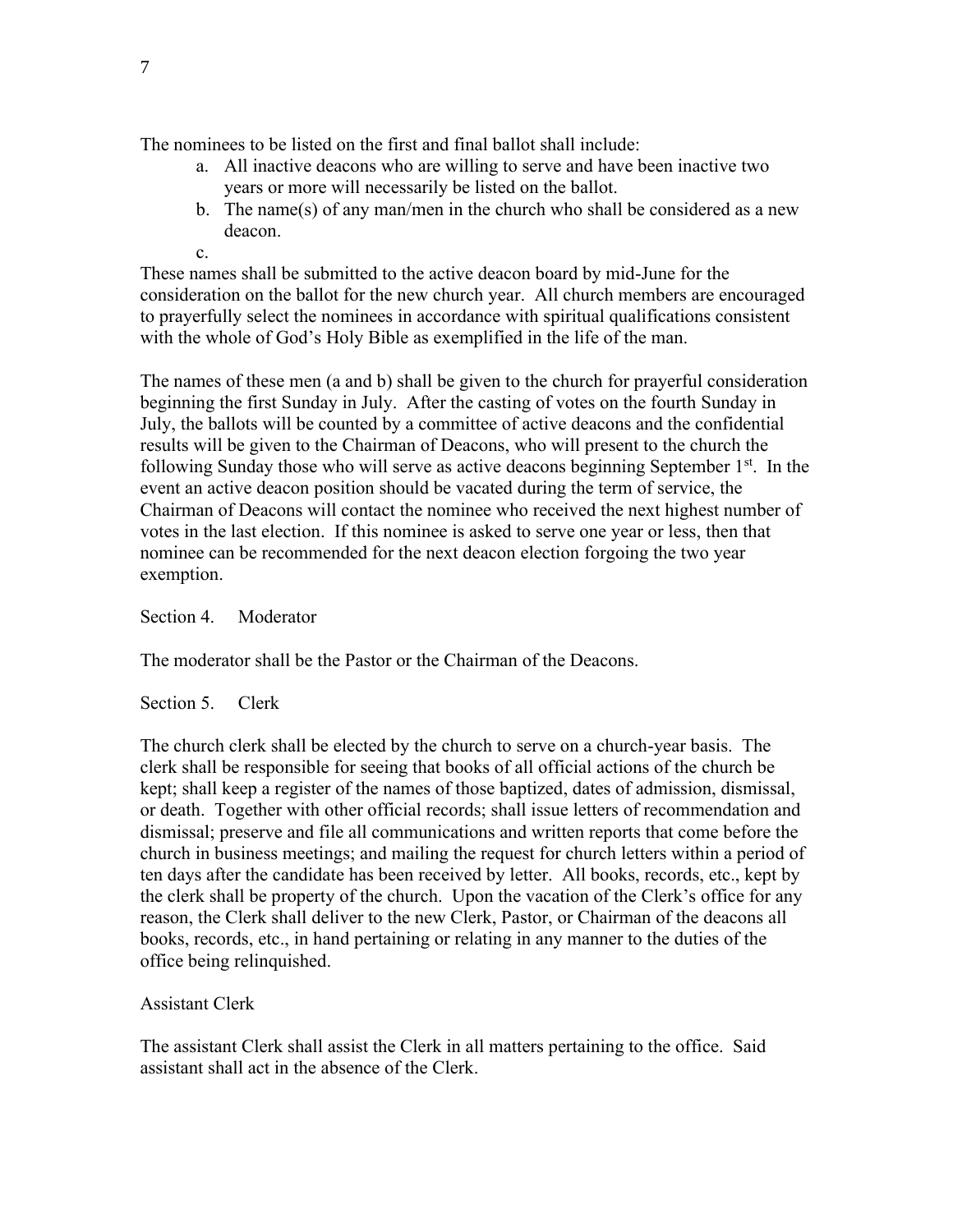#### Section 6. Treasurer

The church shall elect annually a church Treasurer to serve on a church-year basis. It is the duty of the Treasurer to receive, preserve, and pay-out upon approval of the Building and Finance Committee or as included in the church budget, all monies or things of value paid or given the church, keeping at all times an itemized account of all receipts and disbursements. Payment of bills for work and expenses shall be made promptly by church, and all funds received for denominational or other causes shall be remitted at least monthly. Any designated gift not included in the church budget must have approval by the Building and Finance Committee prior to its acceptance as a gift to be made through the church, and any designated gift so approved shall be properly remitted immediately. It shall be the duty of the Treasurer to render to the Building and Finance Committee an itemized report of the receipts and disbursements for the preceding month, and report shall be delivered to the church and a duplicate sent to the church office for permanent filing. All books, records, and accounts shall be kept in the church office and shall be the property of the church. The financial books of the church shall be open for inspection to all members of the church at all times. (NOTE: This policy does not apply to the records of contribution by individuals). Upon the vacation of the Treasurer's office for any reason, all books, records, and accounts pertaining or relating in any manner to the duties of that office shall be relinquished promptly to the new Treasurer, Pastor, Chairman of Deacons, or church Clerk. The Treasurer shall be a permanent non-voting member of the Building and Finance Committee. In the event of a tie, the Treasurer shall vote to break the tie.

It will be the responsibility of the Treasurer to enlist a Counting Committee of church members to assist in the collection of the regular tithes and special offerings, complete necessary documents and deliver to the bank for deposit. The number of members of the Counting Committee shall be determined by the Treasurer and his Assistants. The Counting Committee is directly responsible to the Treasurer.

#### Assistant Treasurers

In addition to the Treasurer, two assistant treasurers shall assist the treasurer in complying with the responsibilities of that office. The Assistant Treasurers shall be the Chairman of the Deacons and the Church Secretary. In the absence of the Treasurer, the Assistant Treasurers may sign checks in order to conduct the business of the church.

#### Section 7. Trustees

There shall be three Trustees: Chairman of Deacons, Chairman of Building and Finance Committee and Treasurer. They shall hold in trust the property of the church; but shall not have power to buy, sell, mortgage, transfer, or lease any property without specific vote of the church authorizing such action. The Trustees shall see that adequate insurance is carried on the church property at all times.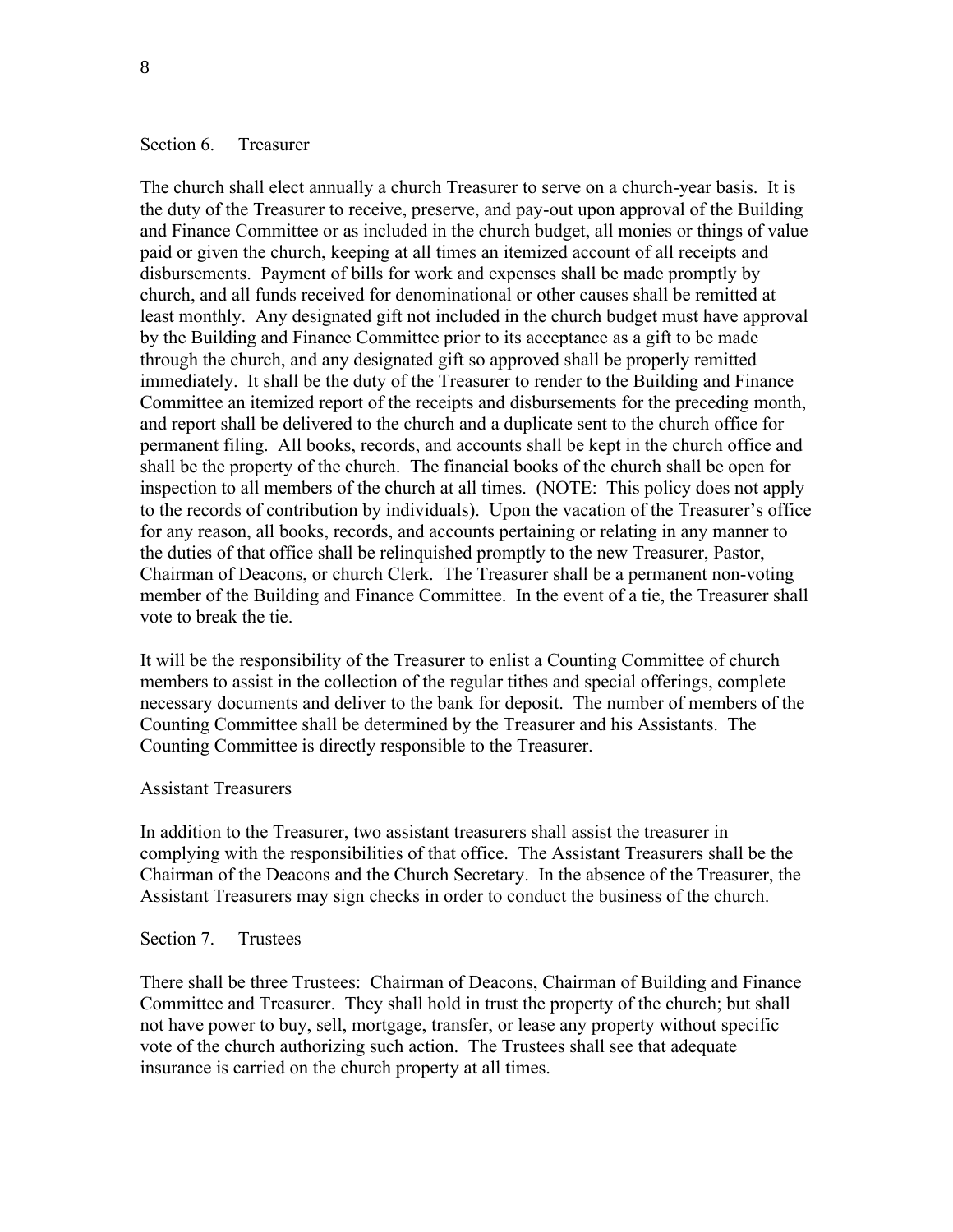#### Section 8. Messengers

As needs arise, the church will elect members of the congregation to serve as Messengers to national, state, and local functions at which the church wishes to be represented. These Messengers will be elected for specific occasions of interest to the church, and their terms of office will end with the conclusion of the function for which they were elected.

### Section 9. General Secretary

A General Secretary shall be employed by the church. (Full Job Description on file). Duties include:

- 1. Maintain the functions of the church office.
- 2. Serve as secretary for the Pastor.
- 3. Serve as financial secretary.
- 4. Maintain the church policy file
- 5. Serve as church office liaison with all church organizations.
- 6. Maintain records of contributions of individual church members.
- 7. Duplicate tapes for tape ministry.
- 8. Maintain van and fellowship hall calendar.
- 9. Print bulletin weekly and newsletter monthly.
- 10. Compile a list of all church owned furniture and equipment and keep it up to date. A copy of the inventory record shall be kept on file in the church office and in the safe deposit box.
- 11. Oversee all items removed from church by church members or other individuals or groups.
- 12. Schedule use of church van and all church or other group activities in the church building.
- 13. Maintain in the church policy file any policies pertaining to the church property and its use. Copies of this policy shall be available upon request.
- 14. Serve as Purchase Officer for all church supplies.

Any additional details concerning the duties and responsibilities of the General Secretary can be updated as necessary by the church.

Section 10. NextGen Pastor (Full Job Description on File)

### Principal Function

 A NextGen Pastor is a pastor to the next generation. He is the person who is leading and overseeing the ministry of our church from cradle through college. A NextGen Pastor does not in any way refer to a pastor of a singular ministry, such as Children's, Student, or a College/Career Pastor, but a pastor in charge of coordinating an entire group of young people from cradle through college known as the next or upcoming generation of adults.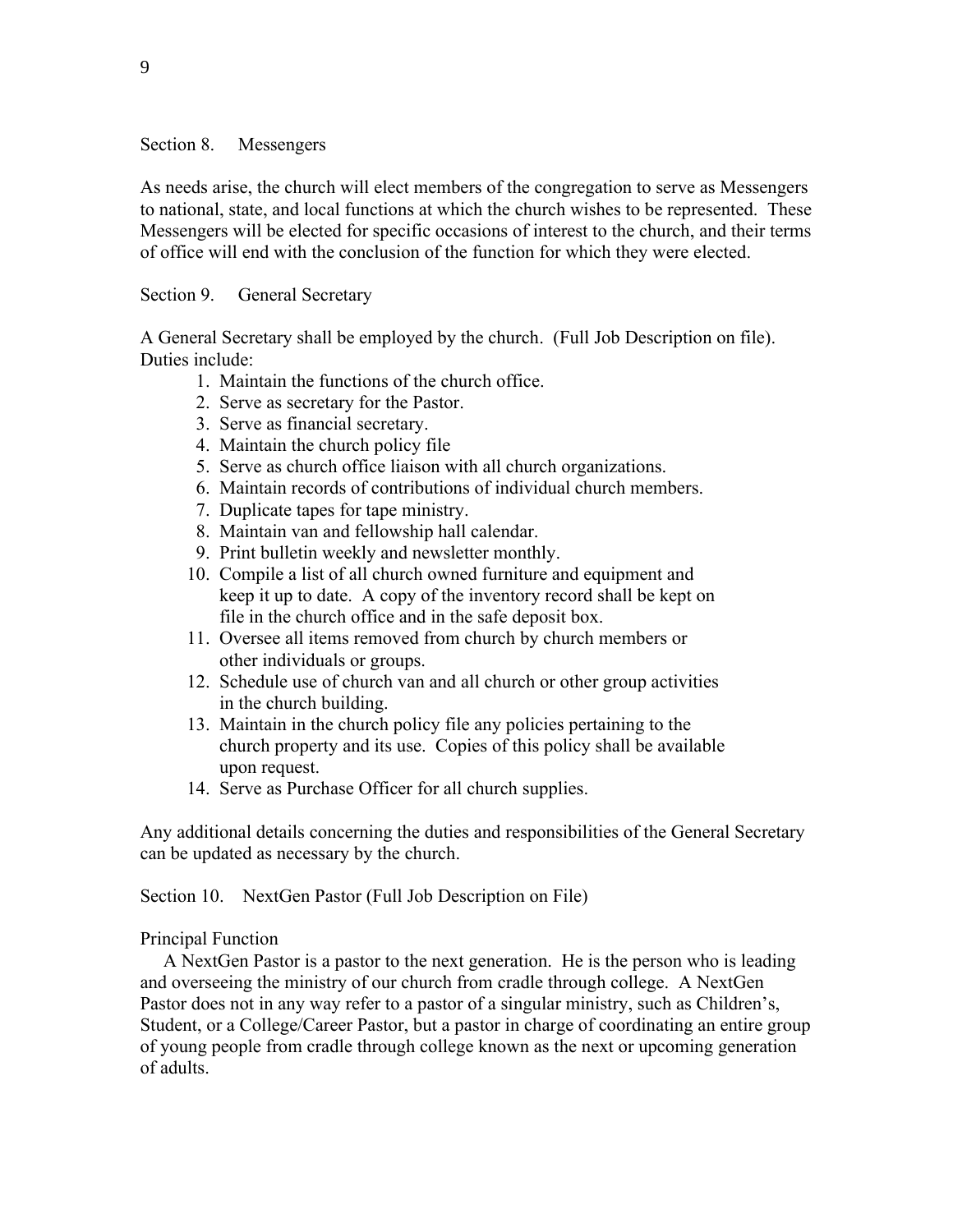## **Article III: Committees**

Section 1. Standing Committees

The following named committees and any others that may be necessary by the church shall constitute the standing committees.

Each committee shall elect their chairperson. All committees are elected at the beginning of each new church year, unless otherwise indicated in these By-Laws.

### A. Audio-Visual Committee

This committee shall consist of three (3) members. The major responsibilities of the Audio-Visual Committee are:

- 1. Be in charge of the sound system and its maintenance.
- 2. Assist the church in showing audio-visual material.
- 3. Make recommendations to the church concerning needs.
- 4. Record church services for tape ministry.
- 5. Record conferences and maintain tape file of conference.

This committee may enlist additional workers of the Sound System as needed for church services or special events. The Audio-Visual Committee will train workers and set up a schedule for each Sunday. The workers shall be responsible to the Audio-Visual Committee.

### B **Budget and Finance Committee**

#### **Purpose of the Committee**

The committee shall assist the church in administering the financial affairs of the church.

#### **Duties of the Committee**

The members of this committee are the following: One (1) member of the benevolence committee, one (1) member will be an active deacon, one (1) member of the building/grounds/ maintenance committee, one (1) personnel member, and the NexGen Pastor to represent all the standing committees for a number of five (5). A chairperson will be chosen each year from this committee who will serve a one (1) year term. These members will serve until they come off their committee or ask to be taken off. The NexGen Pastor will serve until replaced.

#### **Responsibilities of the Committee**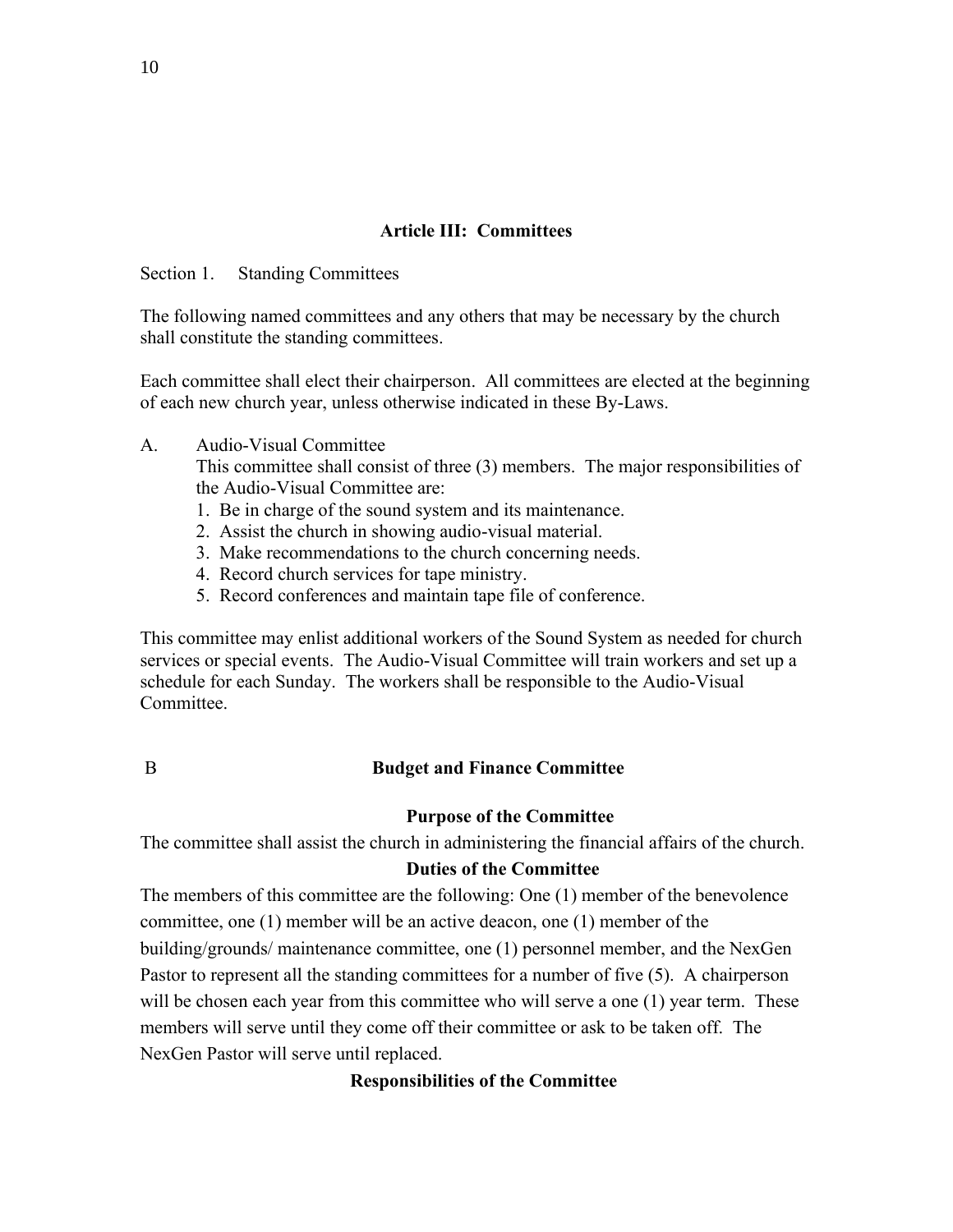- Submit to the church for approval an annual budget at least one month prior to the beginning of the new fiscal year. This shall be done after consulting with staff members, program directors and committee chairmen regarding their requests for allocations.
- Oversee the expenditure of funds in relationship to offerings received and allocations. Make recommendations for changes in budget allocations during the year as needed.
- Consider and recommend to the church for approval methods of financing special projects and/or purchases not included in annual budget.
- Consider and recommend to the church for approval the allocation of any special donations of money and/or property received by the church, which are not previously designated.
- Consider and recommend to the church for approval the allocation of any money received from the sale of church property.
- Advise the treasurer, when requested, regarding the paying of bills and the investing of money in savings accounts after church approval.
- Give guidance, when requested, to any member or organization of the church engaging in fund raising activities to see that they comply with the will of the church.
- Take steps to see that sound procedures are used for receiving, counting, safeguarding,

disbursing and accounting for all funds.

- Work cooperatively with the trustees in conducting an annual audit.
- (2) **Building/Ground/Maintenance**

## **Purpose of the Committee**

The committee shall assist the church in the care and utilization of its buildings, furnishings and grounds as they relate to church programs and activities.

## **Duties of the Committee**

This committee shall consist of six (6) members with at least one (1) member being an active deacon serving for a term. The other five (5) members will be nominated by the nominating committee. Committee members shall serve on a three-year rotation system, with  $1/3$  of the members to rotate off each year and  $1/3$  to be elected as new members. The committee shall elect their chairperson for the new church year at the first scheduled meeting following the approval of the named committee submitted by the nominating committee.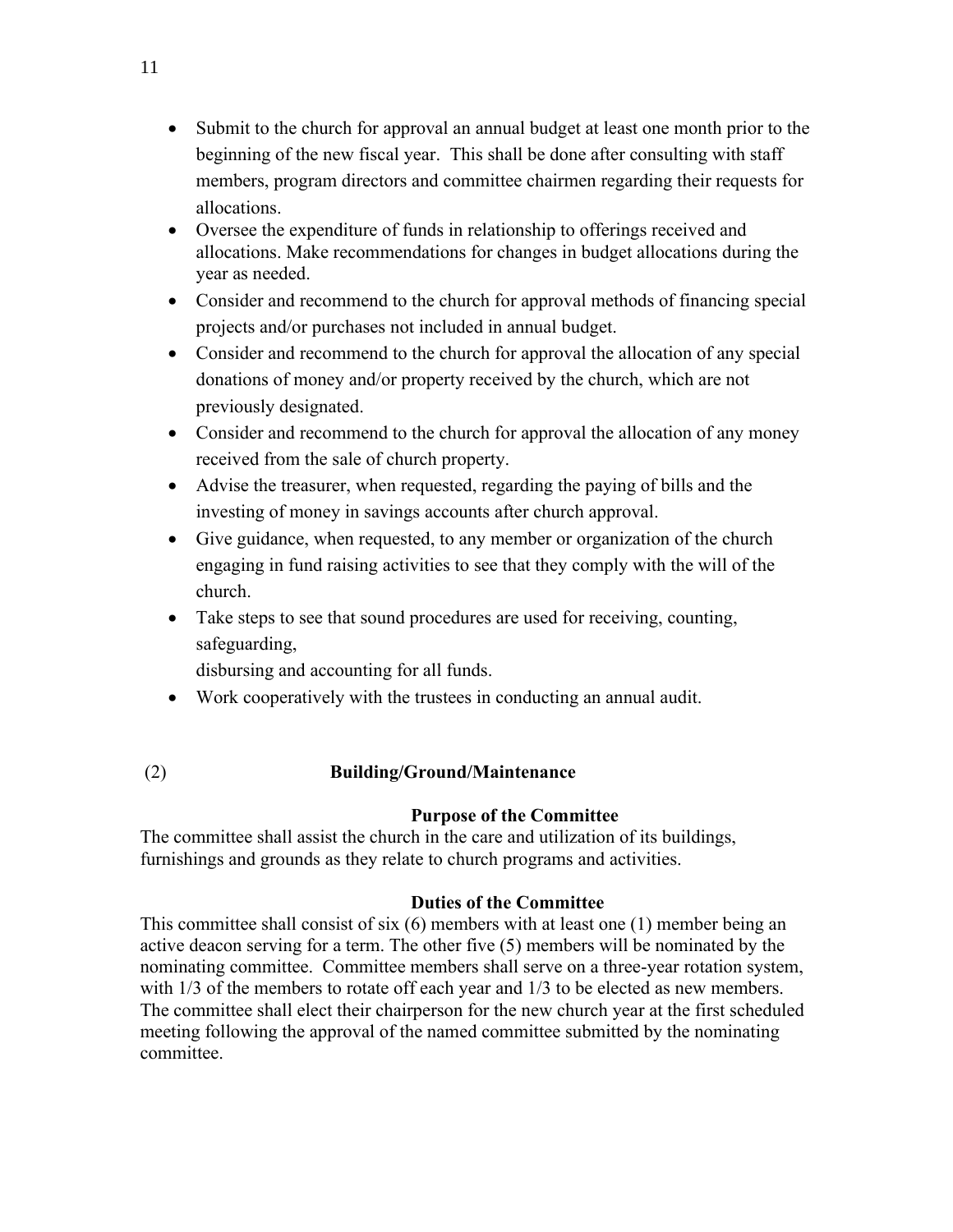## **Responsibilities:**

- To be responsible for the upkeep of all church grounds.
- To be responsible for maintaining all church properties.
- To bring before the church for approval any expenditures in excess of \$1,000 (not included in the annual budget) with the exception of necessary repair
- Review all requests from groups to use our buildings and facilities not associated with the church and make decisions based on church policy.
- When considering any building (projects) the Committee will select a committee to get estimates and information and report back to the Building/Ground/Maintenance and Finance Committee who will in turn report to the Church.
- Organize itself into subcommittees in order to more effectively carry out its duties.
- Enlist church members to assist in carrying out its duties.
- Maintain an inventory of all church properties. Original should be filed in a safe place.
- Maintain all properties, buildings, and equipment. This work may be done by committee members, other church members or contractors outside the church upon approval by church vote.
- Develop and maintain a service record of all operational equipment such as air conditioning units, speaker system.
- Inspect all church properties periodically (at least twice yearly).
- Recommend policies for loaning of equipment to individuals, churches, schools, or civic organizations.
- Inspect and maintain all fire-fighting equipment and exit plans.
- Recommend the need for hiring maintenance personnel or for contracting custodial services.
- Represent the church in contracting for custodial services in regards to cost and services to be rendered.
- Develop and recommend an adequate insurance plan to protect all buildings and property.
- Recommend and administer budget allocations for maintenance and repair of church buildings and property.
- Provide supervision and inspect all work done by outside contractors.
- Work with the church council in space utilization.
- Report to the church as needed concerning the status of buildings, equipment and expenditure.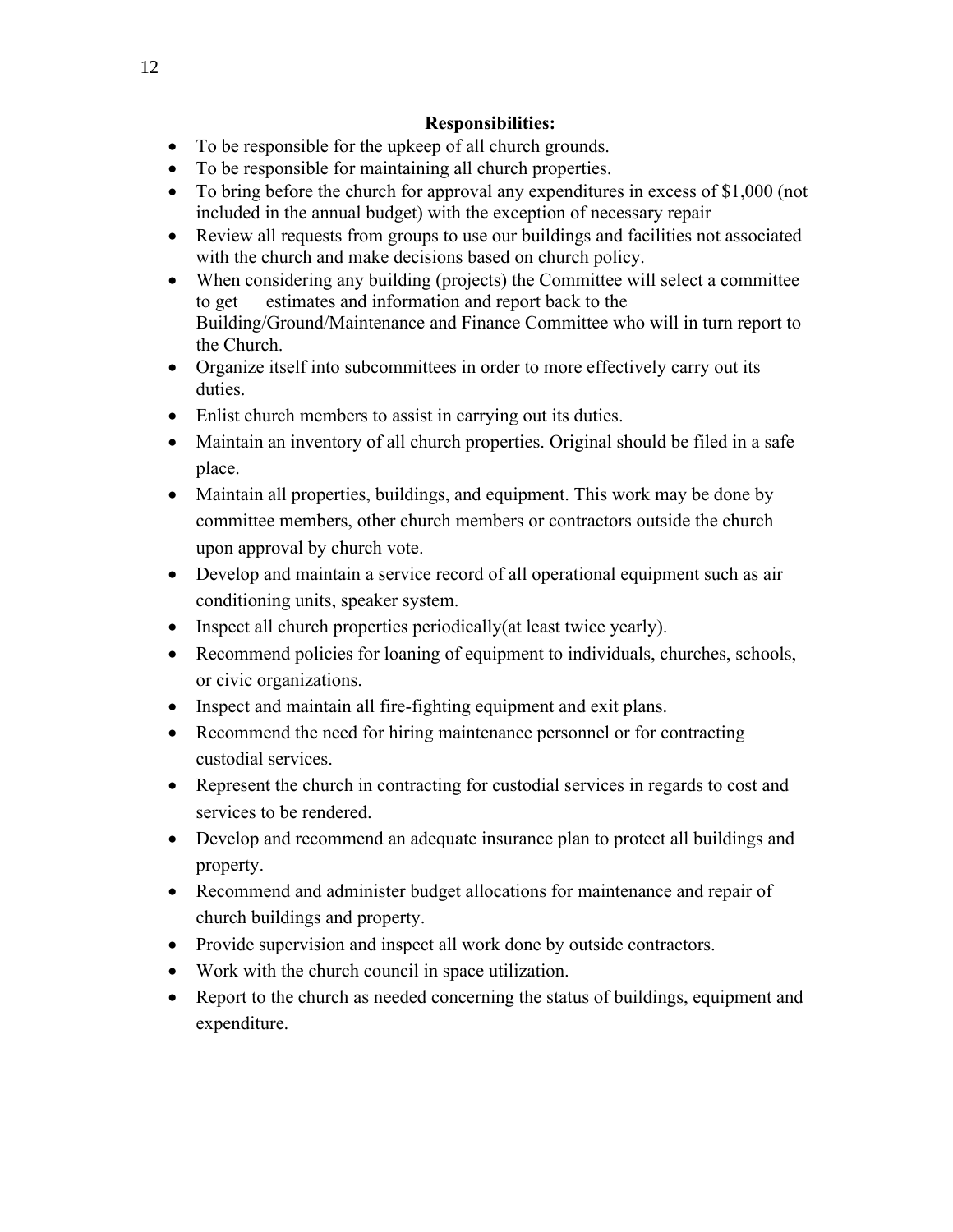### **(3) Personnel Committee**

### **Purpose of the Committee**

This committee will insure that staff members adhere to their job descriptions and make staff replacements as necessary with the exception of the Pastor.

#### **Duties of the Committee**

 Personnel committee will consist of: one (1) active deacon, one (1) member of Children's Ministry Committee, one(1) member of Budget/Finance committee, one(1) member of Building/Ground/Maintenance Committee, and one member of the Leadership Committee. This committee will determine all hiring as to staff needs, job descriptions, salaries, benefits and other compensations. No one may serve on this committee if a member of his or her family is a paid staff member of the church. Terms of committee will be for 2 years with the exception of the active deacon will be for 1 year.

#### **Responsibilities**

- Work with the pastor in determining the need for additional staff positions and recommend additional personnel to the church as needed and fill staff positions in accordance with church policy.
- Maintain a file for each staff member, which shall include any agreement made at the time of employment, the job description, and any other information deemed useful by the committee.
- Prepare and update, as necessary, job descriptions for all employed personnel, with the exception of the pastor, and monitor adherence to the same.
- Develop and recommend salary and benefit package for church positions.
- Perform salary and benefit surveys yearly to ensure adequate compensation ranges are used.
- Counsel each staff member at least once per calendar year concerning performance, duties, working conditions, equipment, compensation, vacation, and other related matters.
- Recommendations relating to salaries and benefits of all employees shall be made to the Budget/Finance Committee.
- The committee shall assume the responsibility for coordinating appropriate recognition for staff members at Christmas, birthdays, anniversaries, retirement, or resignation.
- Ensure confidentiality regarding personnel issues and, when necessary, recommend to the church the dismissal of any employee.
- C. By-Laws Committee This committee shall consist of three (3) members. The responsibilities of this committee shall be as follows: 1. To propose corrective actions in cases where the By-Laws are not followed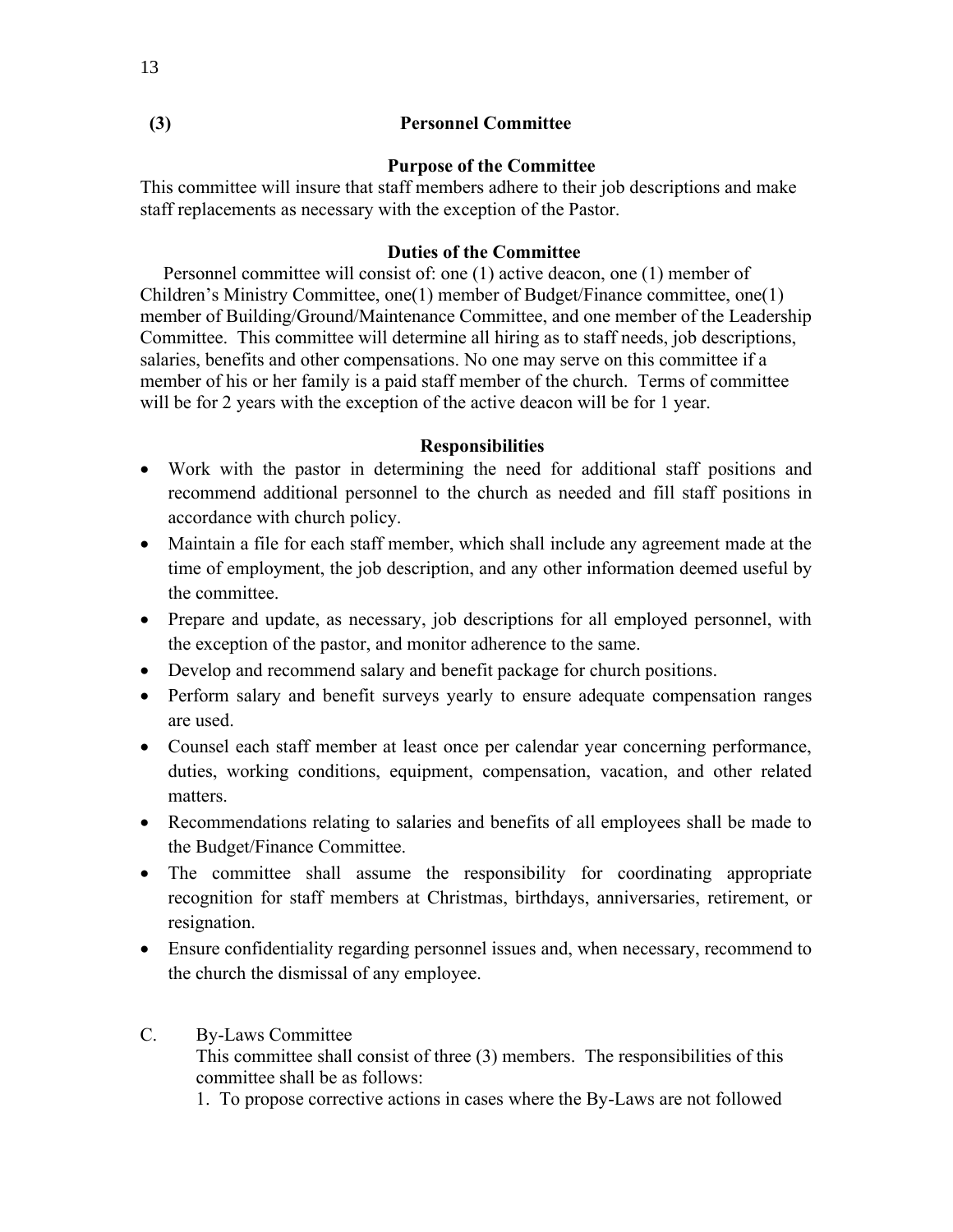The committee shall gather all possible information concerning the violation(s) and the present the information to the deacons, along with a recommendation for corrective action.

- 2. To consider proposed amendments to the By-Laws. All proposed amend ments to the By-Laws will be referred to this committee for its recom mendation before church action is taken on the amendments.
- 3. When the church wishes to formally recognize a particular interpretation of a segment of the By-Laws, the question of the interpretation shall be referred to the By-Laws Committee. Within 30 days, the Committee shall bring to the deacons its recommendations (and its reasoning) on the matter.

### D. Bereavement Committee

This committee shall consist of three $(3)$  or more members. This committee is responsible for providing meals for bereaved families within our church and for bereaved families within our church and for bereaved families in our church community according to the direction of the committee. Their major responsibilities are:

- 1. Plan meals
- 2. Contact potential contributors of food.
- 3. Pick up and transport food to the home.
- 4. Purchase additional food and materials as needed.
- 5. Keep records for purchases made for reimbursement.
- 6. Maintain records of contributors for the benefit of the family.
- 7. Serve the meal and return food containers to the church building.

## E. Decorating Committee

This committee shall consist of minimum of three (3) members. Responsibility of this committee is: Decoration of the church for various events.

## F. History Committee

This committee shall consist of three (3) members. The major responsibilities of this committee are:

- 1. To be in charge of any future directory.
- 2. To promote and encourage the preservation of church records, books and documents of historical interest and significance by all organizations of the church.
- 3. To work with the Church library in developing a historical information area for the assembling of historical materials, publications and aids, to be available to the membership for reference.

## G. Hostess Committee

This committee shall consist of five(5) or more members. This committee shall serve as official hostesses for all church-wide functions requiring serve of a meal or refreshments.

## H. Ordinance Committees

The Lord's Supper Committee and Baptism Committee will assist the Pastor.

1. Lord's Supper Committee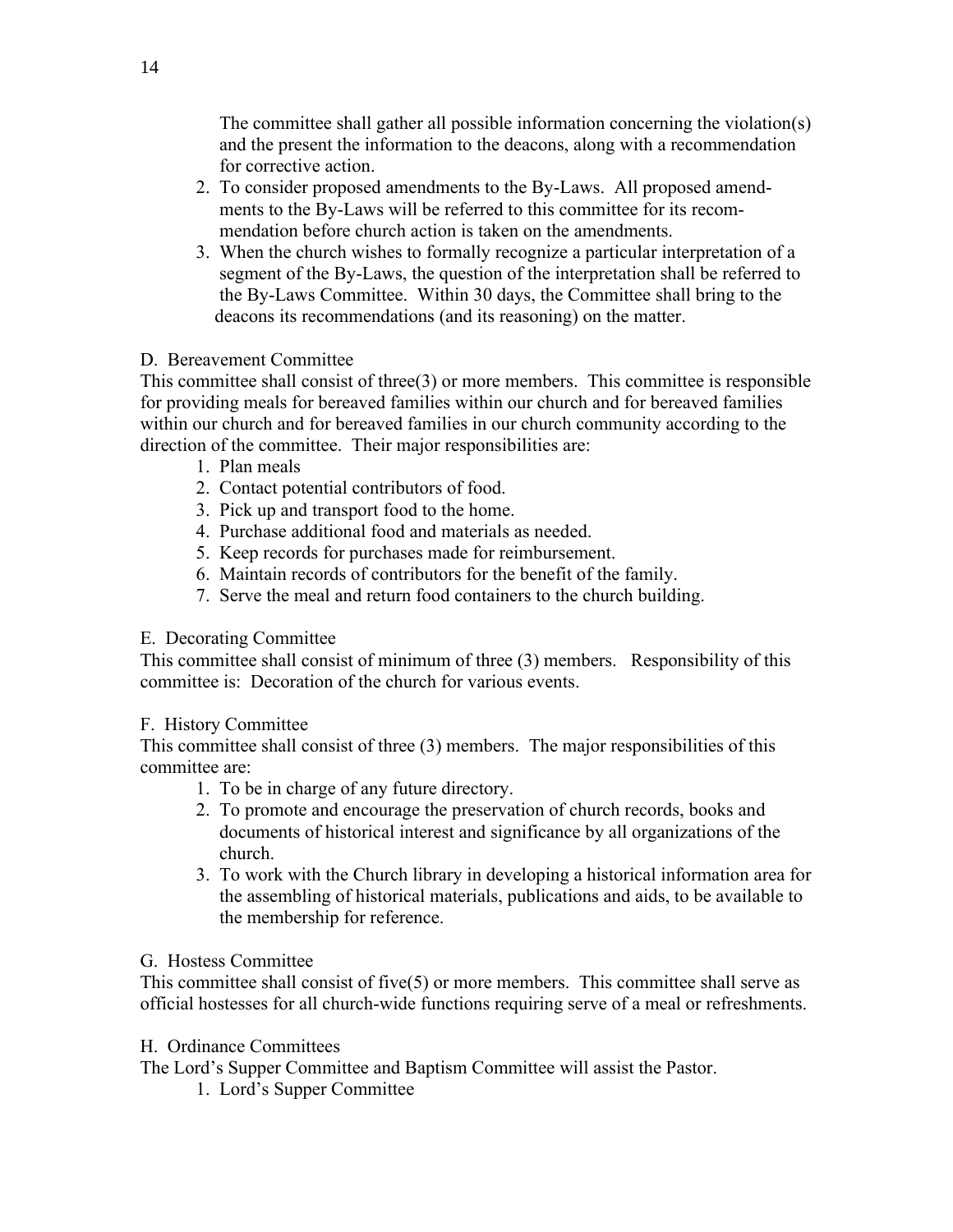This committee shall consist of three (3) members. The major responsibilities of this committee are:

- a. Be responsible for the physical preparation of the Lord's Supper.
- b. Clean and store all equipment used during the Lord's Supper.
- 2. Baptism Committee

 This committee shall consist of two (2) members. The major responsibilities of this committee are:

- a. Assist the Pastor and candidates in preparation for the observance of baptism.
- b. Assist in any way needed after the baptismal service.

## I. Van Committee

This committee shall consist of two (2) members.

The major responsibilities of this committee are:

- 1. Recommend policies and guidelines for use of the van.
- 2. Be responsible for the upkeep of the van.
- 3. Policies concerning the van shall be placed in the policy file of the church.
- 4. Copies of the van policy shall be signed for and issued to anyone requesting use of church vehicles before use.

J. Benevolence Committee

This committee shall consist of 3 members with one being an active deacon. The major responsibilities of this committee are:

- 1. Develop, recommend, and oversee policies and procedures which establish the type, amount, and frequency of assistance provided to individuals and families who request assistance.
- 2. Investigate and administer benevolence resources as needed.
- 3. Make recommendations to the finance committee for monies needed for supporting people through benevolent ministries.
- K. Children's Ministry Team Committee

This committee shall consist of a minimum of (6) members who serve a two-year, Children's Ministry Coordinator (responsible for Sunday Programming) and the WMU Director (responsible for Wednesday Programming). The committee shall elect their chairperson for the two-year term at the first scheduled meeting following the approval of the named committee submitted by the nominating committee. The major responsibilities of this committee are:

1. Meet once a quarter to plan programming and activities.

2. Develop a Christ-centered Children's Program to cater to the member and non-member.

3. Pray weekly for the children and Children's Ministry Coordinator.

4. Faithfully attend and assist or lead planned Children's Programming and activities.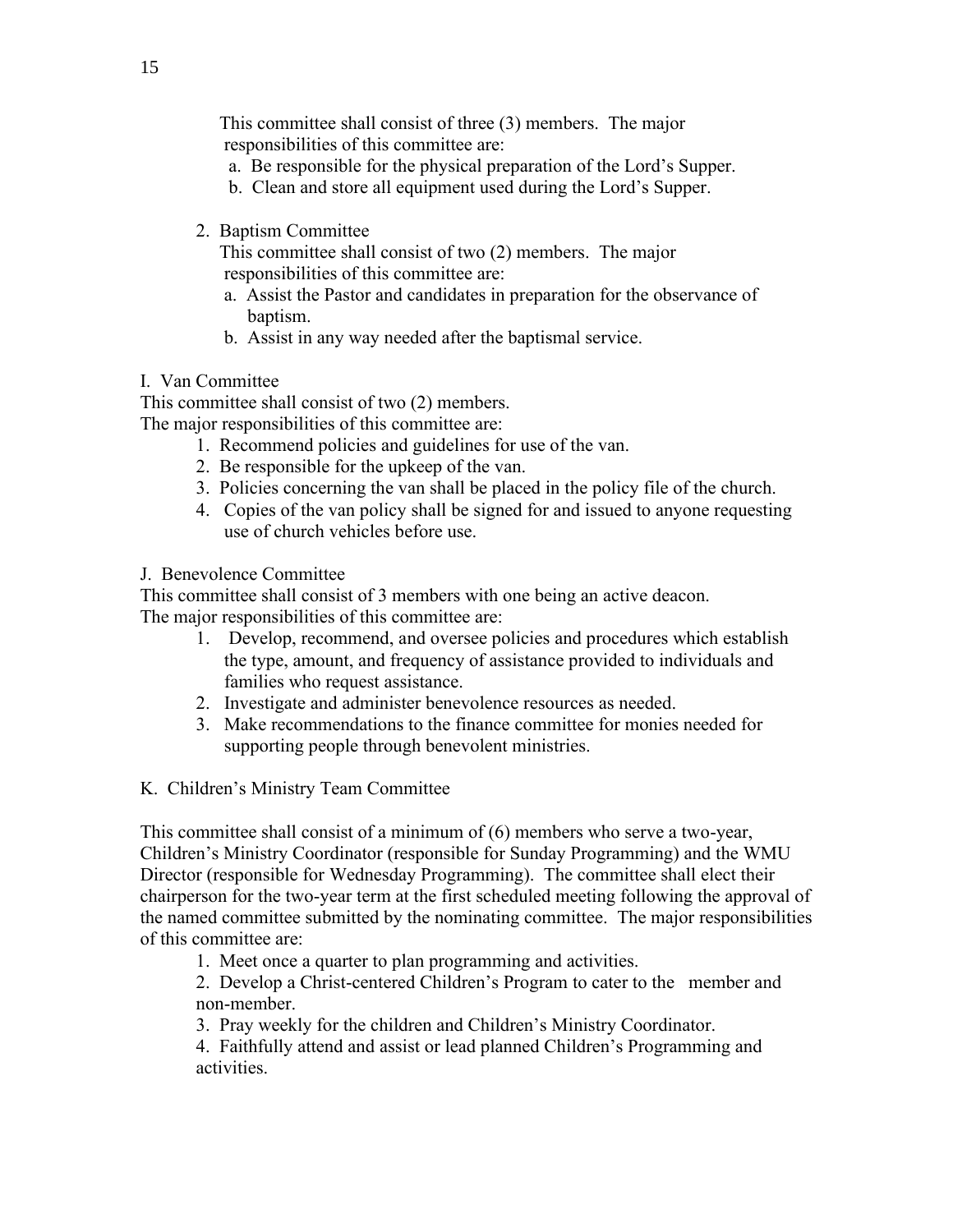5. Support the Children's Ministry Coordinator and encourage the support of parents.

- 6. Recruit and enlist additional Children's Ministry volunteers.
- 7. Organize and lead parent/children retreats, conferences, workshops. Etc.
- L. Student Ministry Team Committee

The Student Ministry Committee will consist of a minimum of six(6) members who serve a two-year term plus the Student Ministry Coordinator(responsible for Wednesday programming). The committee shall elect their chairman for the two-year term at the first scheduled meeting following the approval of the named committee submitted by the nominating committee. The major responsibilities of the committee are:

- 1. Meet once a quarter to plan programming and activities.
- 2. Pray weekly for the students and Student Ministry Coordinator.
- 3. Assist the Student Ministry Coordinator in scheduling and chaperoning activities and fundraisers for the Student Ministry.
- 4. Work with the Van Committee to provide transportation for students.
- 5. Lead Wednesday Night Student Service on a rotating basis as set by the Student Ministry Team.
- 6. Assist with refreshments and other tasks related to certain activities as needed.
- 7. Recruit and enlist additional Student Ministry volunteers.
- M. College/Career Ministry Team Committee

The College/Career Ministry Committee will consist of a minimum of six(6) members who serve a two-year term plus the College/Career Ministry Coordinator(responsible for Wednesday programming). The committee shall elect their chairman for the two-year term at the first scheduled meeting following the approval of the named committee submitted by the nominating committee. The major responsibilities of the committee are:

- 1. Meet once a quarter to plan programming and activities.
- 2. Pray weekly for the students and College/Career Ministry Coordinator.
- 3. Assist the College/Career Ministry Coordinator in scheduling and chaperoning activities and fundraisers for the College/Career Ministry.
- 4. Work with the Van Committee to provide transportation for students.
- 5. Recruit and enlist additional College/Single Student Ministry volunteers.
- N. Outreach and Follow-Up Ministry Team Committee

The Outreach and Follow-Up Ministry Team will consist of a minimum of eight (8) members and the pastor. The major responsibilities of the committee are:

- 1. Meet once a quarter as designated by the pastor or in his absence, by a current member of the committee selected by pastor.
- 2. Pray for the evangelistic work of the church.
- 3. Contact prospects and follow-up with visitors through writing a postcard, making a phone call or sending an email or visitation if possible.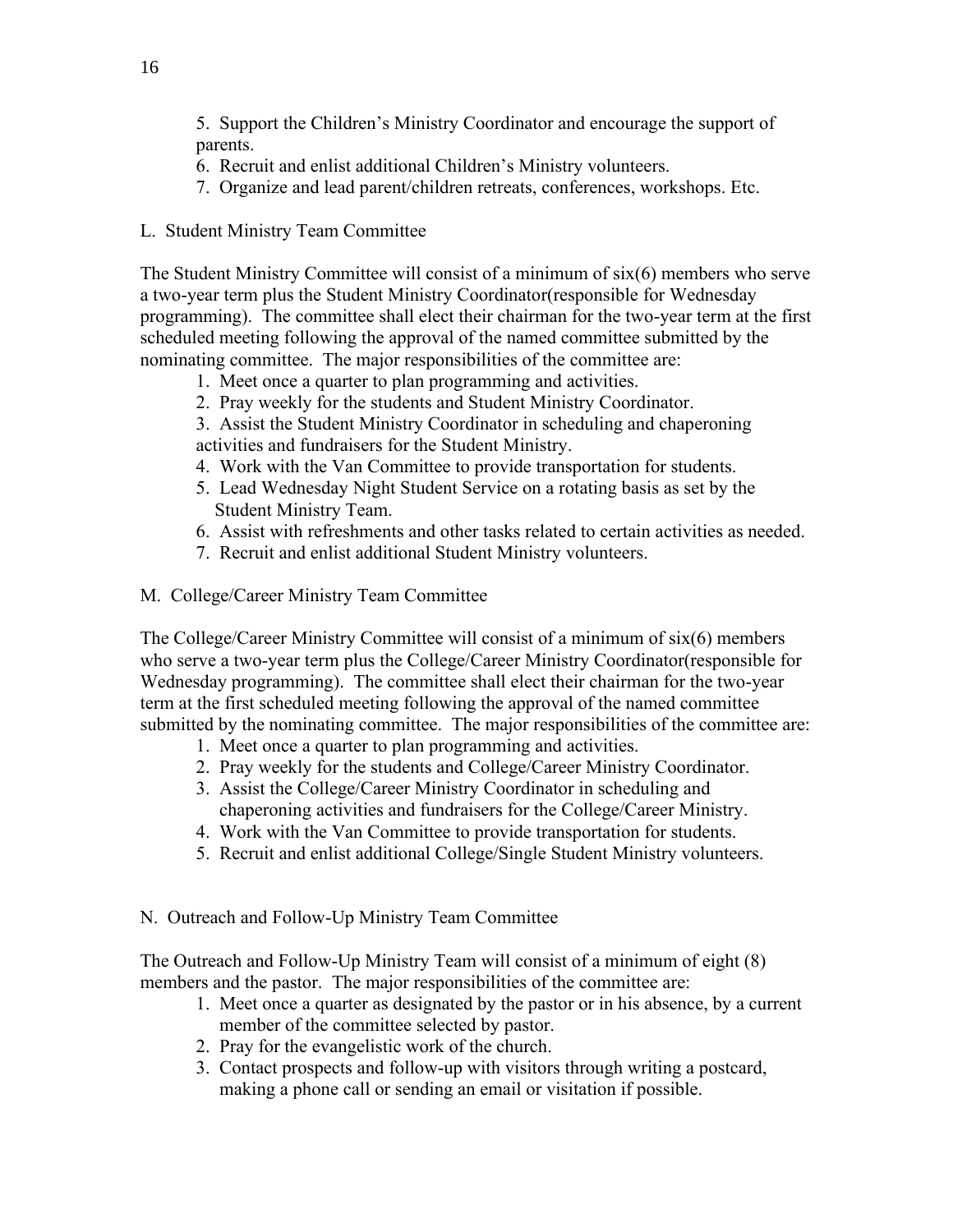- 4. Assist the pastor in promoting outreach events.
- 5. At worship services and outreach events, welcome visitors, gather their information and introduce them to other church members.
- O. Leadership Team Committee

The committee shall consist of the Church officers, Staff and Chairpersons of Standing Committees as follows:

- 1. Pastor or Interim Pastor
- 2. Chairman of the Deacons
- 3. NextGen Pastor
- 4. Music Director
- 5. Sunday School Director
- 6. Brotherhood Director
- 7. WMU Director
- 8. Church Secretary
- 9. Building and Finance Chairperson
- 10. Benevolence Chairperson
- 11. Hostess Director
- 12. Bereavement Committee Director
- 13. Van Committee Director
- 14. Children's Ministry Coordinator
- 15. Student Ministry Coordinator
- 16. College/Career Ministry Coordinator
- 17. Outreach and Follow-up Ministry Director

The Leadership Team Committee shall conduct regular monthly meetings on every 1<sup>st</sup> Sunday evening immediately following the Worship Service. If no evening service is held on the  $1<sup>st</sup>$  Sunday, then an alternate date preceding or following the  $1<sup>st</sup>$  Sunday shall be communicated to the team by the pastor. If a committee chairperson is not available to attend a scheduled meeting, then a designee of that committee may attend as a representative and report for that committee.

All meetings shall be conducted under the leadership of the Pastor (or Interim Pastor) or, in his absence, by Pastor designee.

When appropriate, other individuals may be invited to participate in a scheduled meeting or portion of a meeting to present/discuss special projects/events that are outside the regular team's membership. These special circumstances shall be proposed during a preceding meeting and approved by the majority of regular committee members present.

The purpose of this team is to provide an avenue for communication and coordination between all church groups and members. The major responsibilities of this team committee are:

- 1. Establish and maintain a written calendar of events for the entire church year.
- 2. Individual team members shall prepare and present a list of planned events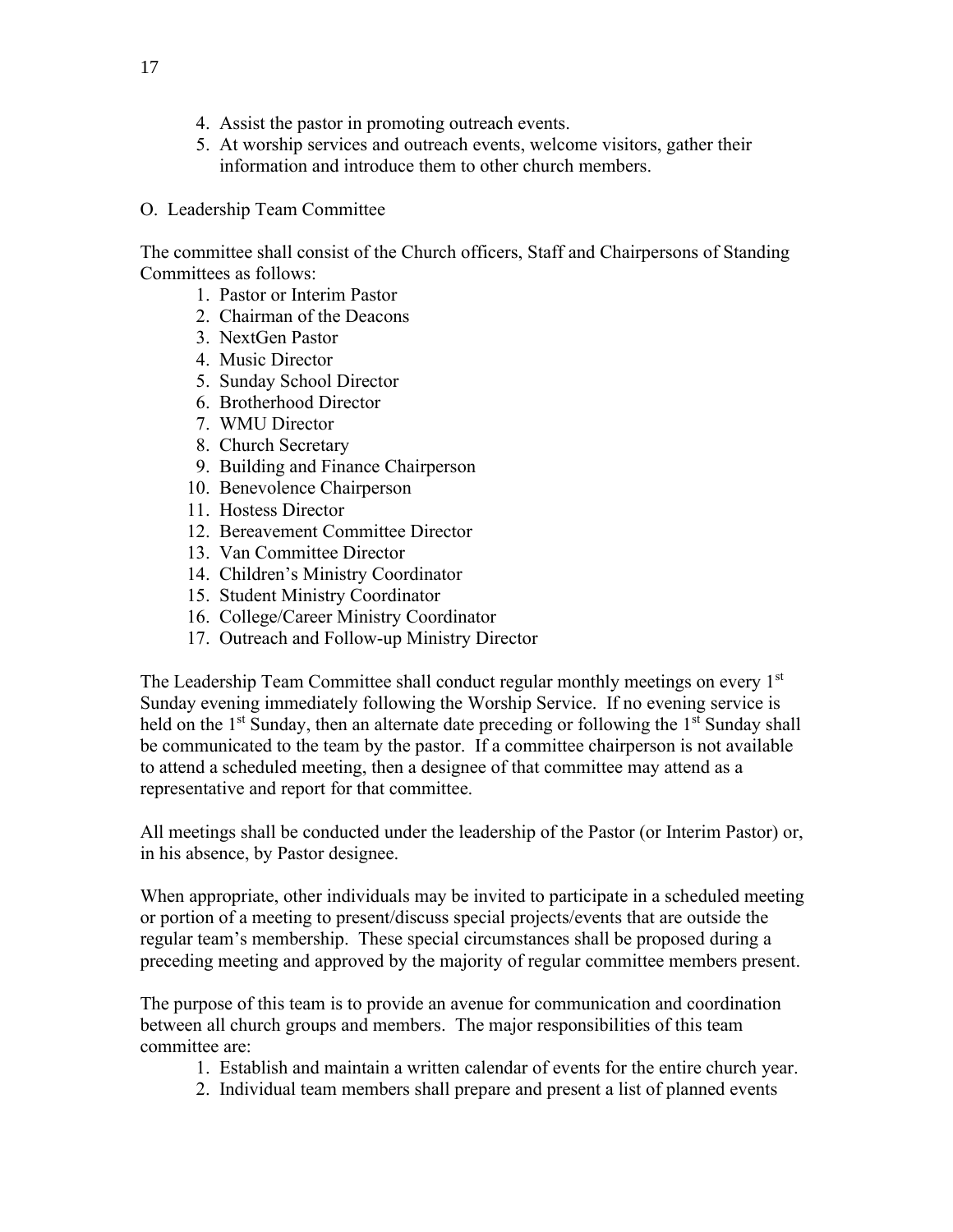pertaining to their ministry/committee.

- 3. Coordinate special emphasis plans for regular times (i.e. Sunday School, Worship, Prayer Service).
- 4. Coordinate church-wide, age-specific, or specific group events to ensure available meeting spaces, transportation, or other resources needed.

Section 2. Ad Hoc Committees

The following committees and any others that may be deemed necessary by the church shall constitute the ad hoc committees.

- A. Nominating Committee
	- 1. Church Directors Committee
		- This a three(3) member committee appointed by the Pastor in the June business meeting. The purpose of this committee is to nominate to the church at the July business meeting the names of Directors of the church departments that will serve as the Nominating Committee to fill the Committees identified in Article III of the By Laws.
	- 2. Nominating Committee for Church Committees and Teachers. The Nominating Committee for Church Committees and Teachers shall consist of five (5) members. Four members of the committee will be chosen by the Nomination Committee for Church Directors including the Sunday School Director, Music Director, WMU Director and Brotherhood Director. The fifth member of the nominating committee will be the Chairman of the Deacons. The term of this committee will begin at the time of the July business meeting and continue until the following July. The Nominating committee shall select its own chairperson and proceed with its work in whatever manner it feels best. The major responsibilities for the activities of this committee are:
		- a. To fill all vacancies that occur during the church year, except as otherwise provided herein.
		- b. To seek out those they feel are most qualified and present to the church in August business meeting all offices that are filled by church election, except as otherwise provided in this Constitution.

### B. Pulpit Committee

Should the occasion arise for the election of a Pastor or NextGen Pastor, the church at a conference called for this purpose, notice of which shall have given from the pulpit two (2) weeks in advance, shall select a committee of five (5) members.

- 1. This committee shall be elected by secret ballot from the membership of the church by those present at the called conference. The Pulpit Committee shall elect its own chairman.
- 2. When the committee feels it has found the candidate the Lord has called to this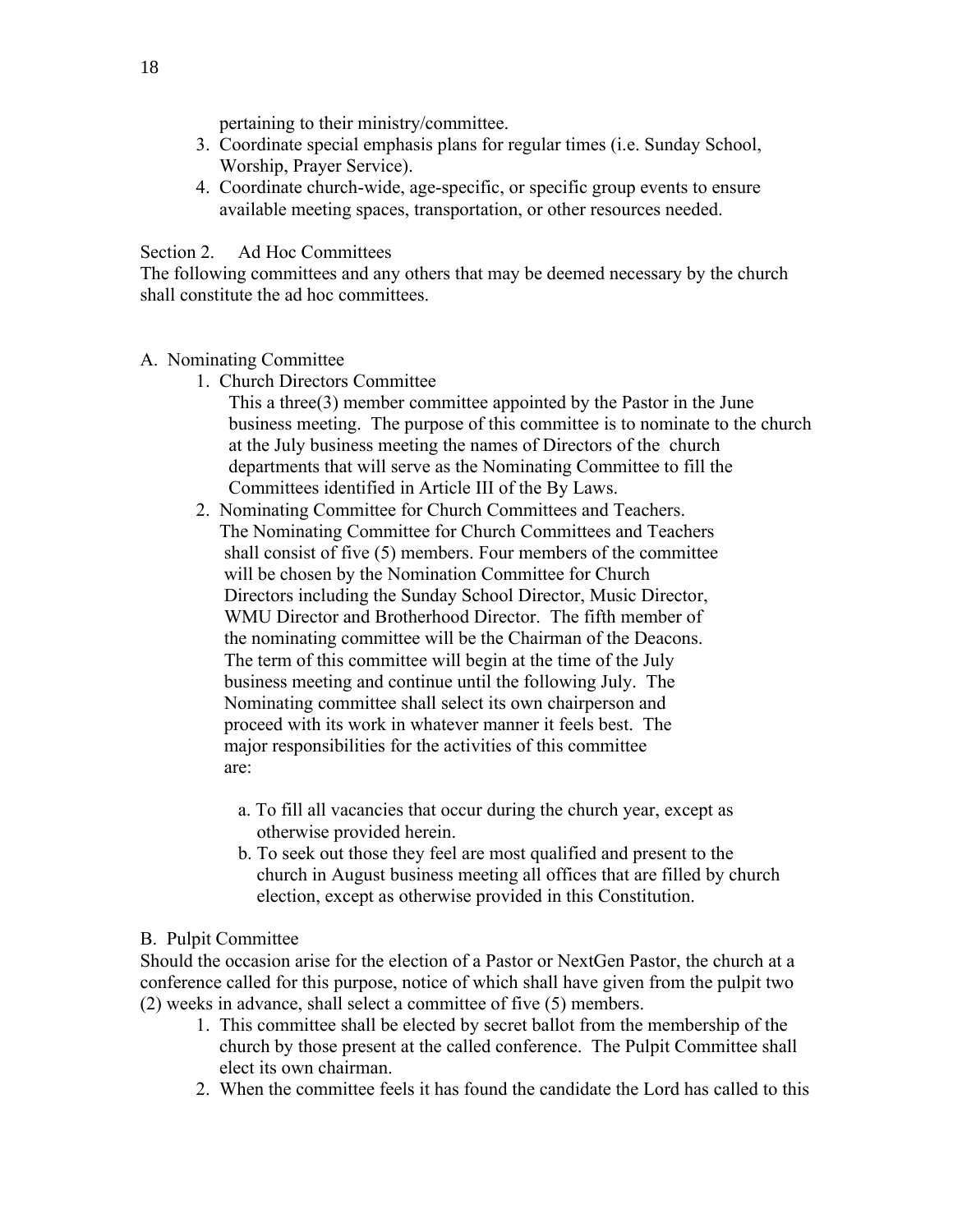position, the announcement is made to the church of the date when the prospective candidate shall visit the church.

- 3. During the Sunday morning service immediately following the candidate's visit, the Pastor (in case of a NextGen Pastor) or Interim Pastor will call the church into conference to hear the recommendation of the Pulpit Committee.
- 4. Only one person at a time shall be recommended for consideration as Pastor or NextGen Pastor.
- 5. After the call by the church, additional details concerning his duties, responsibilities, and privileges will be specified in a Memorandum of Understanding between him and the Pulpit Committee at the time of his call. This Memorandum will be presented to the church (by the Deacons) for approval in (a later) business meeting A copy will be filed with policy file. It can be updated as necessary by the church during the period of the Pastor's tenure.
- 6. Should the recommendation be approved and the call extended, such a call shall be for an indefinite term of service.
- 7. Should the church fail to approve the recommendation of the Pulpit Committee by ¾ vote of the members present, the Moderator shall declare the motion not carried and the conference shall be adjourned without debate.
- 8. On the following Sunday, at the option of the church or of the Pulpit Committee members themselves, a new committee, in part or entirely, may be selected.

## **Article IV: Organizations**

### Section 1. General

All organizations are subject to control by the church and are responsible to the church. The church will sponsor those organizations named in this article and such other organizations as it may see fit to create. Authority to create and disband organizations lies exclusively in the church. No other individual or group may create or is to speak or act on behalf of the church. All officers of church organizations will be members of the church, except during temporary periods when it may be necessary to fill positions on an interim basis.

### Section 2. Sunday School

There shall be a Sunday School which shall hold regular meetings on Sunday mornings. The tasks of the Sunday School will be to:

- 1. Teach the Biblical revelation
- 2. Establish and cultivate prospects for the church
- 3. Encourage all church members to witness and worship regularly.

### Section 3. Women's Missionary Union

There shall be a Woman's Missionary Union which will hold regular meetings at such times as shall be determined by that organization. Its tasks will be to promote and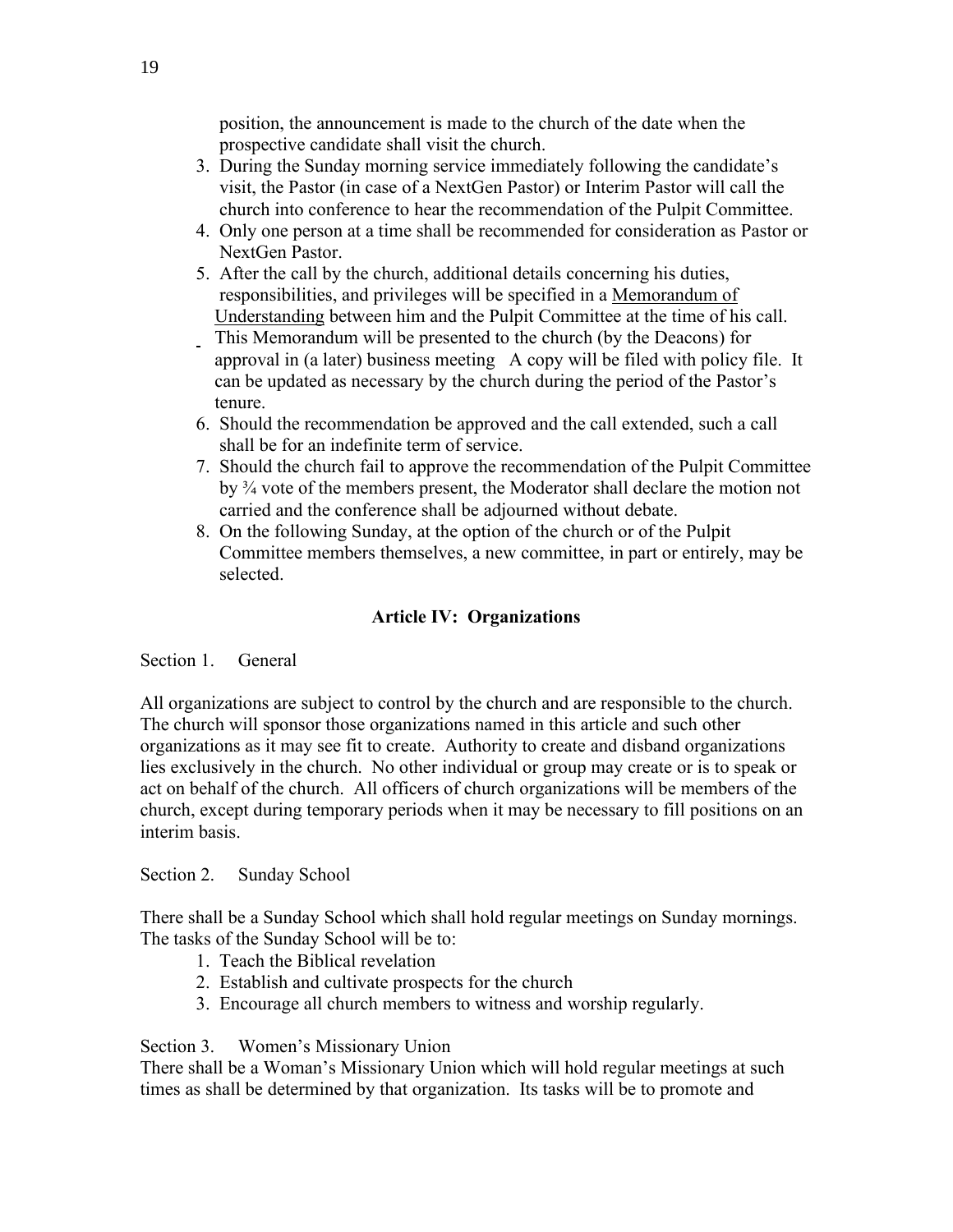encourage participation and involvement by the entire church in local, state, national and world mission endeavors by:

- 1. Teaching missions
- 2. Engaging in mission action
- 3. Supporting world missions through prayer and giving
- 4. Providing organization and leadership for special mission projects of the church when requested
- 5. Providing such mission organizations as may be approved by the church such as Gas and RAs.

### Section 4. Music Department

There shall be a church music department. It will provide for an adult choir and such choirs as the church may authorize upon recommendation by the Church Music Committee (Music Director, Pianist, Organist and Pastor). Its principal tasks will be to:

- 1. Teach music to choir members
- 2. Provide music and musicians for the congregational services
- 3. Lead members to participate in hymn singing
- 4. Provide organization and leadership for all church-sponsored music programs
- 5. Represent the church in community music activities.
- 6. Be responsible for the maintenance, repair and tuning of all musical instruments in the church.
- 7. Make recommendations to the Building and Finance Committee concerning the budget for the Church Music Department.
- 8. The director of the Music Department will work with the Hostess Committee in planning Homecoming.

## **Article V: Meetings**

Section 1. Regular Business Meetings

Regular business meetings of this church shall be held on the second Sunday night of each month. All business affairs of this church may be discussed and acted on at these meetings, unless otherwise provided by these By-Laws.

Section 2. Special Business Meetings

A special business meeting may be called by:

- 1. The Pastor, or
- 2. The Chairman of the Active Deacons, or
- 3. A resolution of a majority of the Active Deacons.

A special business meeting must be announced at a regularly scheduled worship service at least one (1) week prior to the meeting and at every scheduled worship service within this period prior to the meeting. The announcement must state the items to be acted on.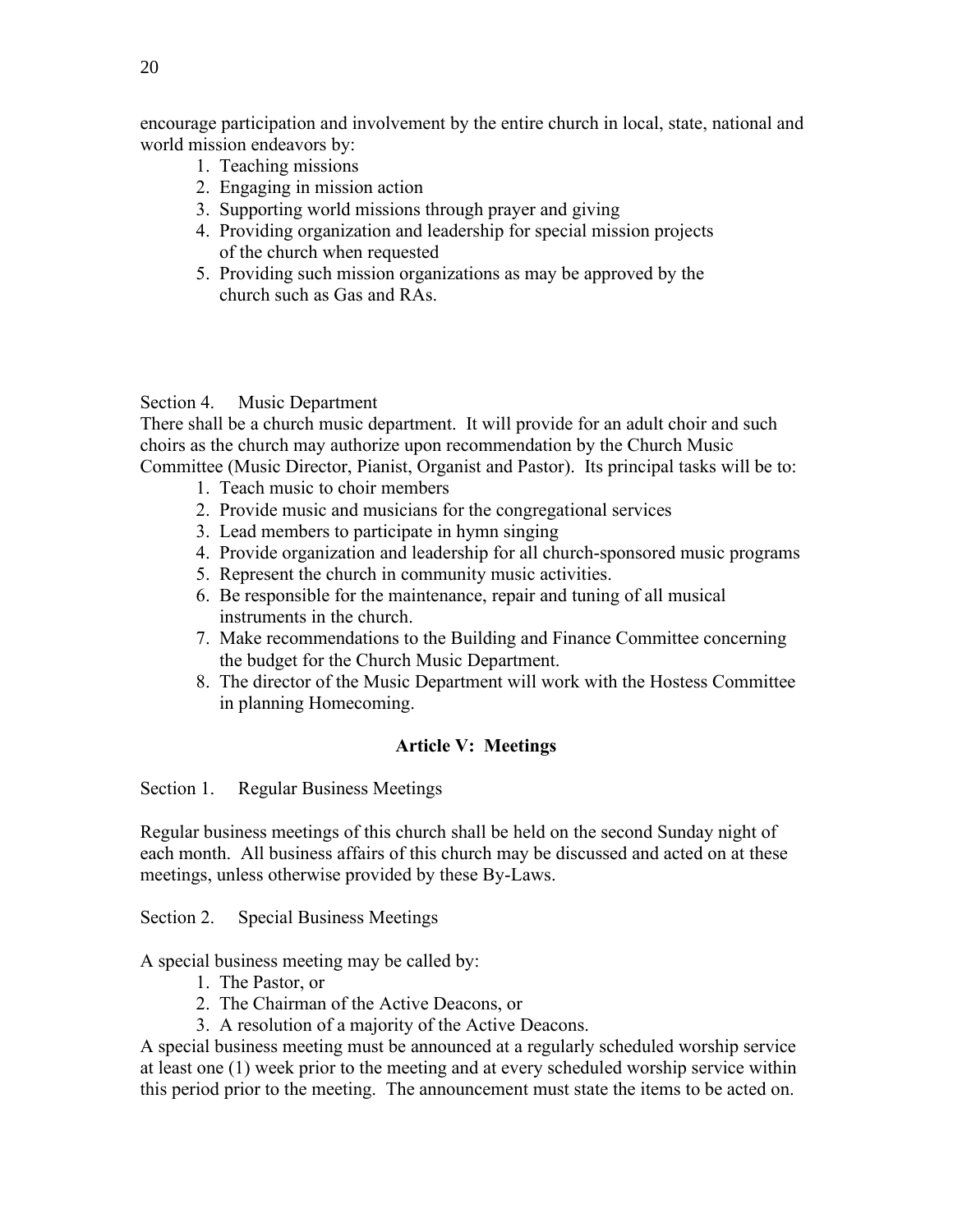No other business can be transacted at a special business meeting except the business directly pertaining to the announced purposes of the meeting.

### Section 3. Quorum

The quorum for a business meeting shall be 30 members. If a quorum is not present, the meeting shall be held the following week. At that time, the members present shall constitute a quorum.

## Section 4. Voting Procedures

Secret ballot shall be used on financial(over \$1,000.00) or personnel matters. Every member of the church shall be entitled to one (1) vote each time a vote is taken. All motions will be declared carried if they receive a majority (50% plus 1) of the votes cast, except where provided otherwise by the Constitution or these By-Laws. Church members must be present to vote.

Section 5. Postponed Meetings

Any regular business meeting may be postponed by a majority vote of the deacons. In this case, the meeting will be held the following week. Business meetings may not be postponed except:

- 1. By vote of the deacons as provided in this section, or
- 2. For lack of a quorum as provided in section 3 of this article.

Section 6.

Any committee, organization, or individual of the church can bring recommendations or make motions at any regular business meeting or any special business meeting, within the limitations of Section 2 above.

## **Article VI: Discipline**

It shall be the practice of this church to emphasize to its members that every reasonable measure will be taken to assist any troubled member. The Pastor, other members of the staff, and deacons are available for counsel and guidance. The attitude of members toward one another shall be guided by a concern for redemption rather than punishment. Should some serious condition exist which would cause a member to become a liability to the general welfare of the church, the Pastor and the deacons will take every reasonable measure to resolve the problem in accord with Matthew 18. If it becomes necessary for the church to take action to exclude a member, a two-thirds vote of the members present is required; and the church may proceed to declare the person no longer in the membership of the church. All such proceedings shall be pervaded by a spirit of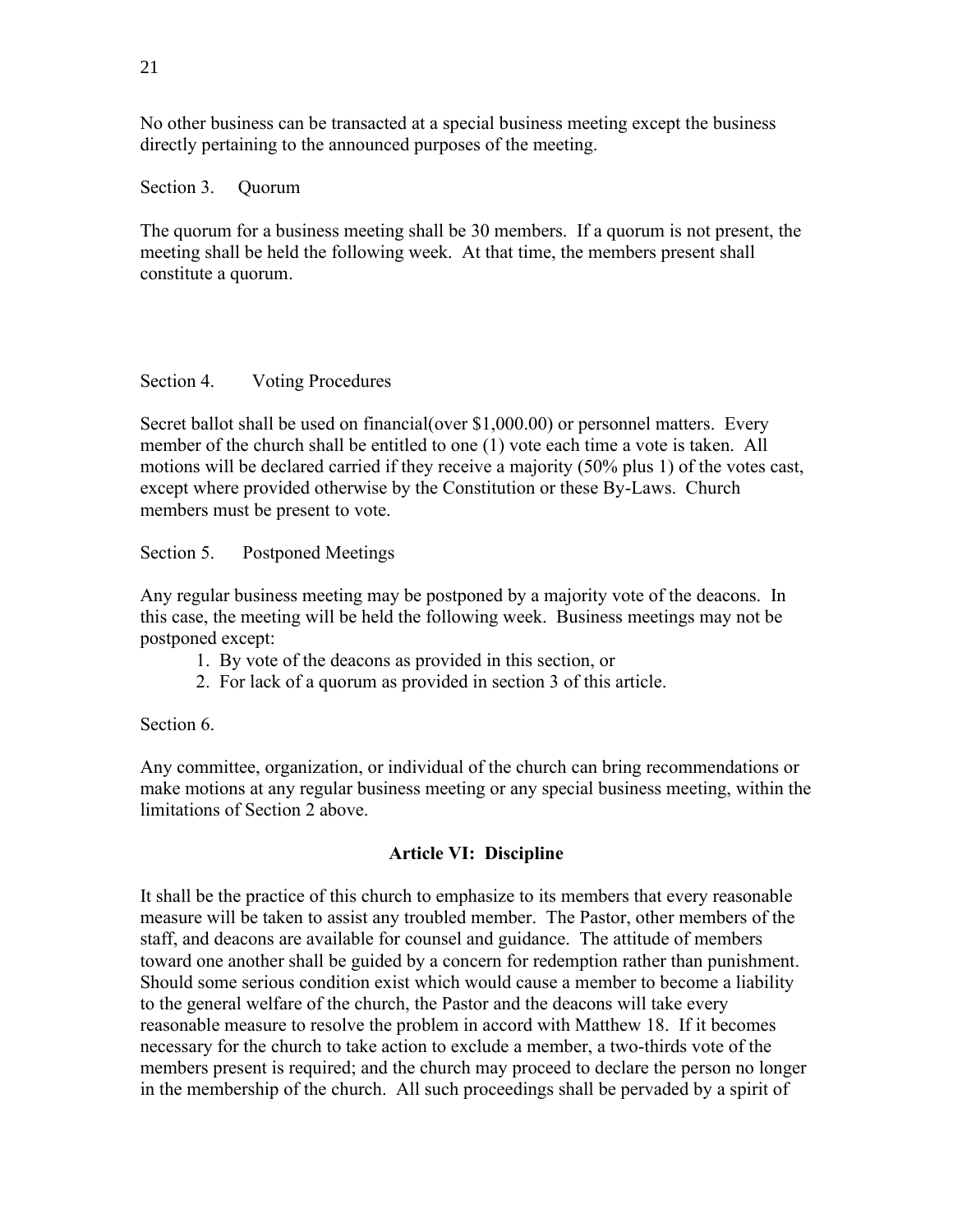Christian kindness and forbearance. The church may restore to membership any person previously excluded, upon request of the excluded person, and by vote of the church upon evidence of the excluded person's repentance and reformation.

### **Article VII: Miscellaneous**

Section 1. Parliamentary Procedures

All business meetings of the church will be conducted according to the provisions of Robert's Rules of Order.

### Section 2. Calendar

The church will observe two types of year: The calendar year and the church year. The calendar year will be from January 1 through the following December 31, inclusive. The church year will be from September 1 through the following August 31inclusive. The fiscal year shall be the calendar year.

Section 3. Amendments

These By-Laws may be amended by a 2/3 vote of those voting in a regular business meeting or in a special business meeting called for the specific purpose of amending the Constitution and/or By Laws. Proposed amendments must be made available in writing to the church membership at least one (1) week prior to the meeting and announcement of the upcoming meeting will be made through the regular church bulletin and form the pulpit at least one week prior to the meeting.

Section 4. Licensing and Ordaining

Any member who gives evidence that he is called of God to preach may request licensing from the church. Following recommendation from the Pastor and Board of Deacons and with the approval of the church, he maybe licensed to preach the gospel.

Section 5. Voting

A majority of members voting in any business meeting is sufficient to bind the church on any motion, except where otherwise provided in the Constitution and By-Laws.

Section 6. Files

In addition to the usual files pertaining to the orderly execution of church business, the church General Secretary will be responsible for maintaining a policy file. This file will contain a copy of each policy, procedure, or agreement entered into or adopted by the church or any of its authorized agencies. (Legal documents are specifically excluded form this file.) This will include, among other things, the following: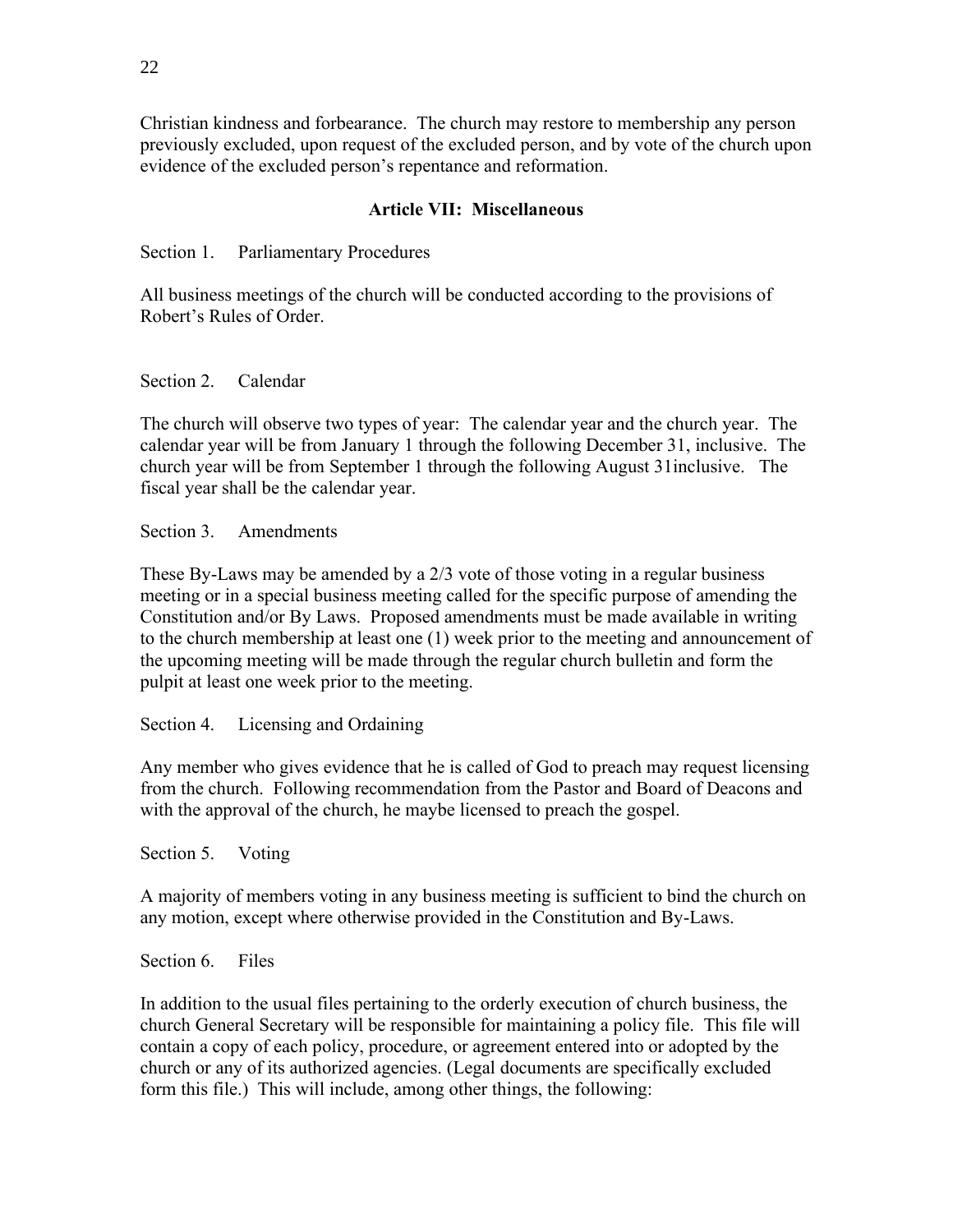- 1. Church Constitution and By-Laws
- 2. Memoranda of Understanding between the church and the Pastor and other Employees.
- 3. Job descriptions for all church employees.
- 4. Policies for use of kitchen, sanctuary, fellowship hall, visual aids equipment, van, and other items of property, as approved by the church or established by authorized agency.

This file is to be maintained in a current status and updated within two (2) weeks of any action taken. It is to be available for inspection by the church membership.

### Section 7. Marriage Belief

Marriage is the basic institution of all human society. It was established by God at creation when God created the first human beings as "male and female" (Genesis 1:27) and said to them "be fruitful and multiply and fill the earth" (Genesis 1:28).

Marriage begins with a commitment before God and other people. Marriage is a union between one man and one woman for life. Marriage is a commitment in which God stands as a witness. And Jesus says that a married couple creates a unity that "God has joined together" (Matthew 19:6). When a marriage occurs, a man and a woman have a new status before God. He now considers them to be husband and wife together. Some kind of public commitment is also necessary to a marriage. This public commitment is the wedding ceremony. In Mt. Carmel Baptist Church, the only wedding ceremony allowed must follow biblical teachings of one man and one woman together for life with the blessing of God.

Section 8 Church Adoption of By-Laws

This constitution and By-Laws shall be effective upon adoption by the church and shall supersede all by-laws and rules of order and any amendments thereto previously in effect.

**The following changes after much prayer, thought and voting was presented to the church on to change the following in the Constitution and By-Laws of Mt. Carmel Baptist Church.**

# **Page 7**

### **Section 3 Deacons(add)**

Deacons are mature spiritual men of the church, chosen and selected by the church members according to the church's Constitution and By-Laws.

**Page 8**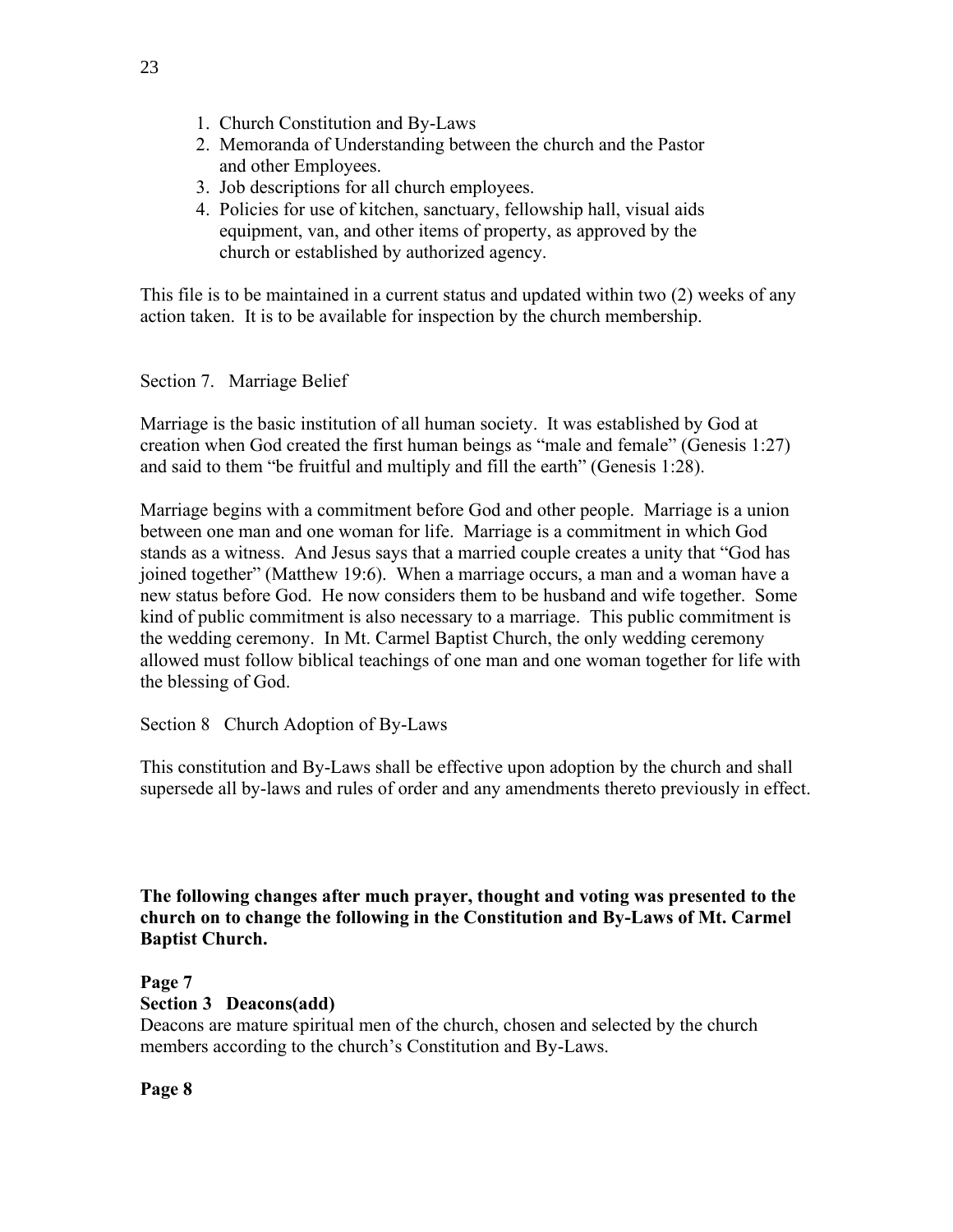## **C. Number**

## **Change to read……**

The number of deacons shall be determined by the church, with the recommendation of the active deacon body. The number may be changed according to the needs of the church.

## **D. Active Deacons**

## **Change wording underlined as stated.**

They elect their own chairman by **(September 1st),** so the chairman named may serve on the Nominating Committee for Committees and Teachers as required in the By-Law, Article III, Section 2. The name of the Chairman of the Deacons must be submitted to the Association by **(October 1st)** to be entered into the record of the Associational minutes.

## **Page 9**

## **F. Deacon Rotation/Election**

On the first Sunday in June, the church membership will receive a list of all deacons who are ineligible to be nominated as a new deacons for the coming church year. On the second Sunday of June, the church membership will nominate men outside the deacon body, who are eligible to become new deacons for the coming church year. The nominees to be listed on the first and final voting ballot shall include:

- a. All deacons who are willing to serve and have been inactive two years or more will necessarily listed on the ballot.
- b. The name(s) of any man/men in the church who shall be considered as a new deacon.

These names shall be submitted to the active deacon board by mid-June for the consideration on the ballot for the new church year. All church members are encouraged……

**The following changes were given to the church for consideration on March 2, 2014 and after much prayer and consideration were adopted in the church monthly meeting by vote on March 9, 2014.**

## **Under Article II Church Officers**

Page 9 Under Letter F **Deacon Rotation/Election**

4<sup>th</sup> paragraph ending:

In the event an active deacon position should be vacated during the term of service, the Chairman of Deacons will contact the nominee who received the next highest number of votes in the last election**. (\*new addition recommendation from By-Law committee to read after word election):** If this nominee is asked to serve one year or less, then that nominee can be recommended for the next deacon election forgoing the two year exemption.

**Under Article V Meeting** Page 20 Section 3. **Quorum**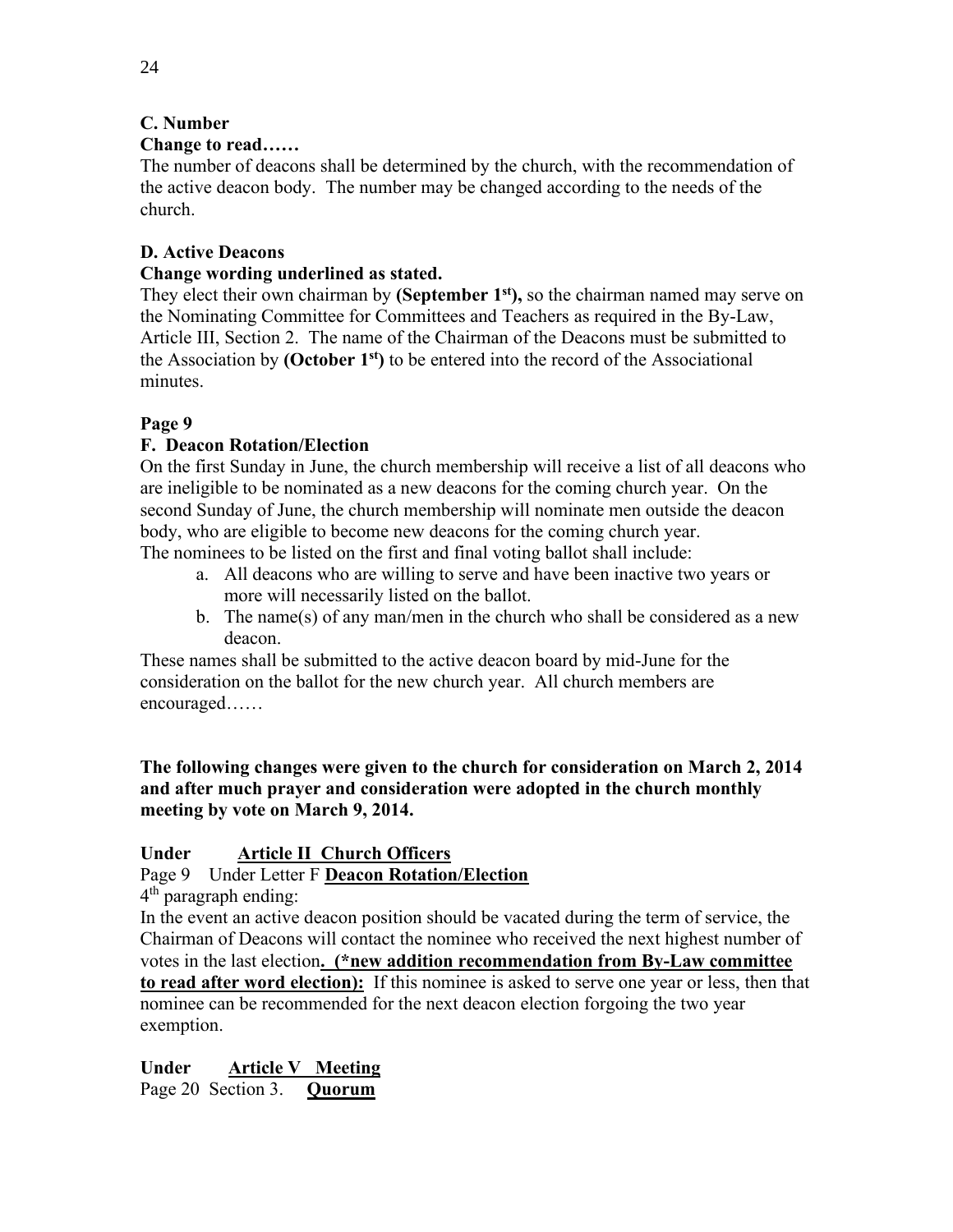Paragraph reads:

The quorum for a business meeting shall be **50\*** members. If a quorum is not present, the meeting shall be held the following week. At that time, the members present shall constitute a quorum**. (\* The By-Laws Committee recommends this be changed to \*30 members.)**

## **Under Article VII Miscellaneous**

Page 23

Move what is now Section 7 to newly created Section 8 and rename Section 7 Marriage Belief as stated below:

## **\*\*\*\*(New Section to be voted on by church as recommended by By-Laws Committee)**

Section 7. Marriage Belief

Marriage is the basic institution of all human society. It was established by God at creation when God created the first human beings as "male and female" (Genesis 1:27) and said to them "be fruitful and multiply and fill the earth" (Genesis 1:28). Marriage begins with a commitment before God and other people. Marriage is a union between one man and one woman for life. Marriage is a commitment in which God stands as a witness. And Jesus says that a married couple creates a unity that "God has joined together" (Matthew 19:6). When a marriage occurs, a man and a woman have a new status before God. He now considers them to be husband and wife together. Some kind of public commitment is also necessary to a marriage. This public commitment is the wedding ceremony. In Mt. Carmel Baptist Church, the only wedding ceremony allowed must follow biblical teachings of one man and one woman together for life with the blessing of God.

## **Adopted: May 21, 2017 by vote in favor of:**

*The following new Committees have been suggested by the pastor or deacons as a means to better serve the members and congregation of Mt. Carmel Baptist Church. Due to a mistake in lettering in the past, each committee under Article III Standing Committees Section 1, it is first suggested to move K to J (J is missing), L to K and add L, M, N, and O as follows:*

Under Article III Section 1 add

## L. Children's Ministry Team Committee

This committee shall consist of a minimum of (6) members who serve a two-year, Children's Ministry Director (responsible for Sunday Programming) and the WMU Director (responsible for Wednesday Programming). The committee shall elect their chairperson for the two-year term at the first scheduled meeting following the approval of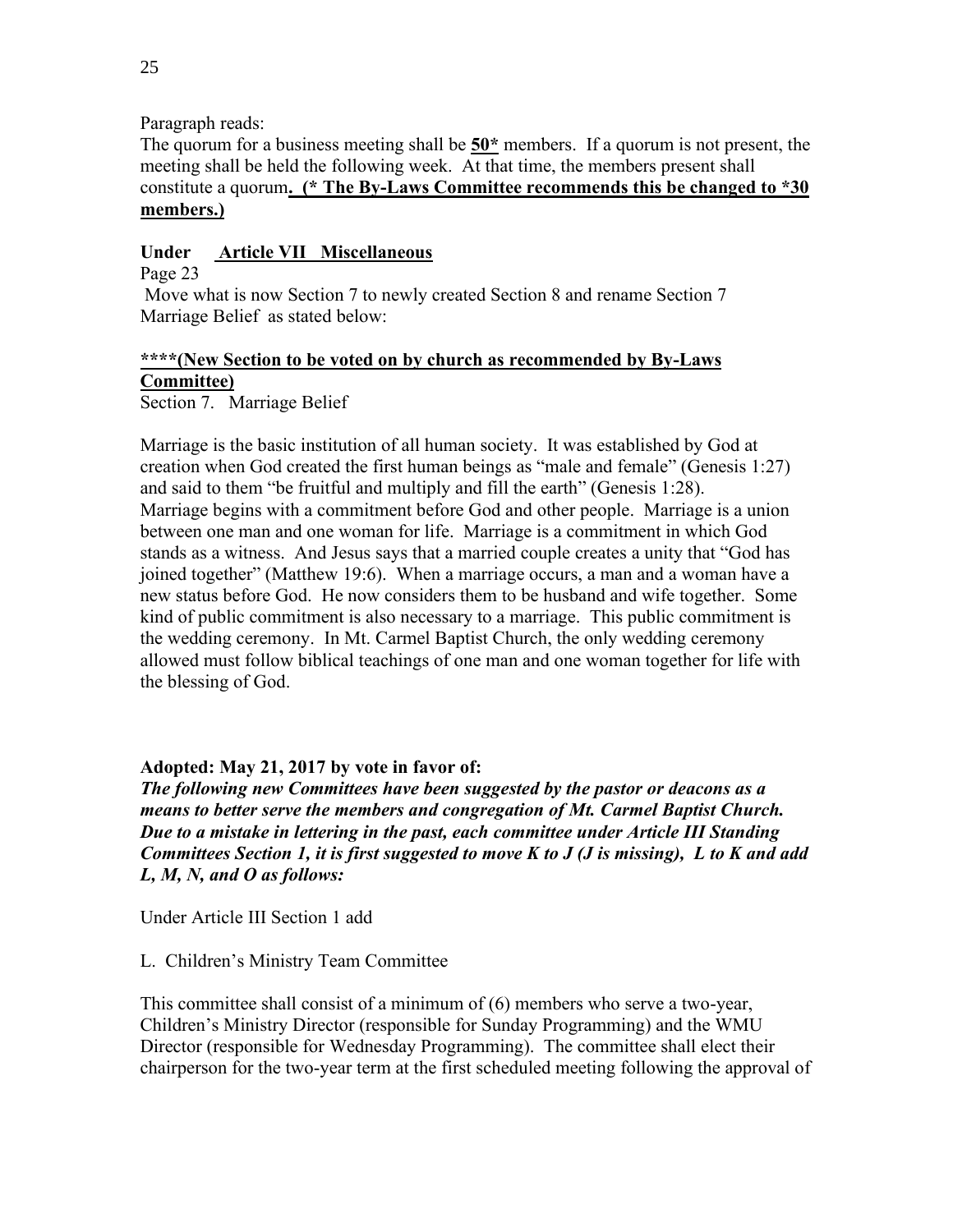the named committee submitted by the nominating committee. The major responsibilities of this committee are:

1. Meet once a quarter to plan programming and activities.

2. Develop a Christ-centered Children's Program to cater to the member and non-member.

3. Pray weekly for the children and Children's Ministry Director.

4. Faithfully attend and assist or lead planned Children's Programming and activities.

- 5. Support the Children's Ministry Director and encourage the support of parents.
- 6. Recruit and enlist additional Children's Ministry volunteers.
- 7. Organize and lead parent/children retreats, conferences, workshops. Etc

M. Student Ministry Team Committee

The Student Ministry Committee will consist of a minimum of six(6) members who serve a two-year term plus the Student Ministry Director

(responsible for Wednesday programming). The committee shall elect their chairman for the two-year term at the first scheduled meeting following the approval of the named committee submitted by the nominating committee. The major responsibilities of the committee are:

- 1. Meet once a quarter to plan programming and activities.
- 2. Pray weekly for the students and Student Ministry Director.
- 3. Assist the Student Ministry Director in scheduling and chaperoning activities

and fundraisers for the Student Ministry.

- 4. Work with the Van Committee to provide transportation for students.
- 5. Lead Wednesday Night Student Service on a rotating basis as set by the Student Ministry Team.
- 6. Assist with refreshments and other tasks related to certain activities as needed.
- 7. Recruit and enlist additional Student Ministry volunteers.
- N. Outreach and Follow-Up Ministry Team Committee

The Outreach and Follow-Up Ministry Team will consist of a minimum of eight (8) members and the pastor. The major responsibilities of the committee are:

1. Meet once a quarter as designated by the pastor or in his absence, by a current member of the committee selected by pastor.

- 2. Pray for the evangelistic work of the church.
- 3. Contact prospects and follow-up with visitors through writing a postcard, making a phone call or sending an email or visitation if possible.
- 4. Assist the pastor in promoting outreach events.

5. At worship services and outreach events, welcome visitors, gather their information and introduce them to other church members.

O. Leadership Team Committee